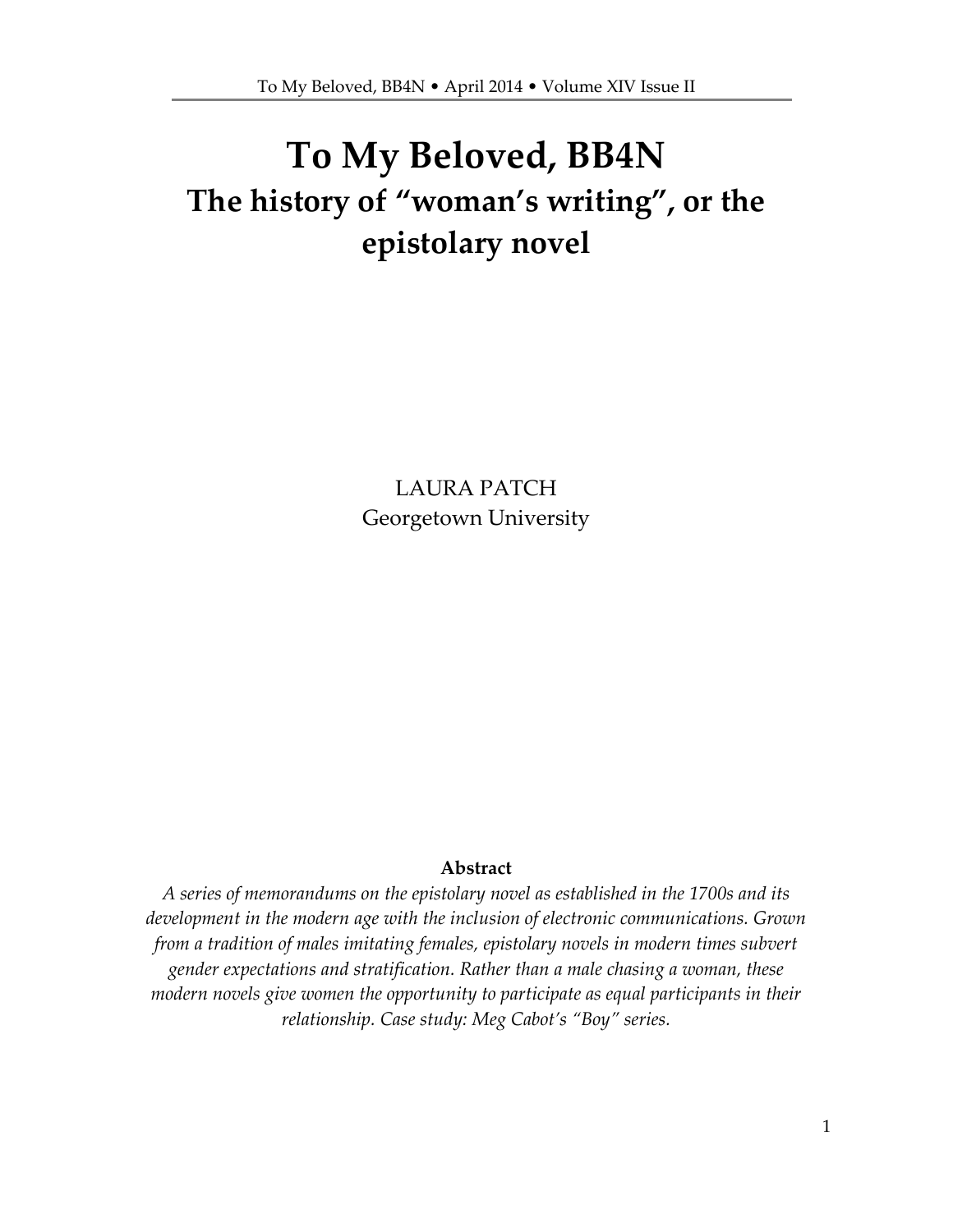#### INTEROFFICE MEMORANDUM

| TO:         | HISTORY OF THE BOOK          |
|-------------|------------------------------|
| FROM:       | AURA BOOKS, INC.             |
| SUBJECT:    | WHAT IS AN EPISTOLARY NOVEL? |
| DATE:       | 1700s                        |
| DOC NUMBER: | 1 OF 11                      |
|             |                              |

The fictional epistolary novel is one in which the author conveys the story through documents. In the most traditional understanding, epistolary novels are series of letters. Some authors expand their novels to include newspaper clippings, diary entries, and articles. For the purposes of this memo and all others relating to this topic, we include novels which use documents other than letters, but borrow Janet Altman's clarification that the "letter's formal properties… create meaning' (4)" (qtd. in Keskinen 384). Altman also states that letters addressed to confidants of the writer are "the fundamental vehicles of epistolary narrative" (48). Letters that advance the story or plot must be included for the novel to be considered epistolary.

The epistolary novel has existed in various forms and understandings since the Roman poet Ovid first used epistles in his writings, but it truly began in its traditional form in the 1600s and hit peak popularity in the eighteenth century. Male critics of the genre believe that the epistolary genre is "particularly suited for the female voice" (Goldsmith vii), a belief informed by the historical context of its rise. Originally, males imitating the "female voice" produced epistolary writing (ibid.). In the eighteenth century, the epistolary form was "the favored mode of moral instruction for women" (Gilroy and Verhoeven 2). As women began to receive education, they were taught to write letters as a form of exercising their newfound knowledge. "Newly educated women could easily learn to write letters, and, as epistolary theory became more adapted to worldly culture, women's letters began to be considered the best models of the genre" (Goldsmith viii). When the epistolary novel began enjoying a market in the eighteenth century, even more male writers, including Rousseau and Richardson, began perfecting the technique of imitating female writing seen in previous publications (Goldsmith vii-viii)."Female letters traditionally focused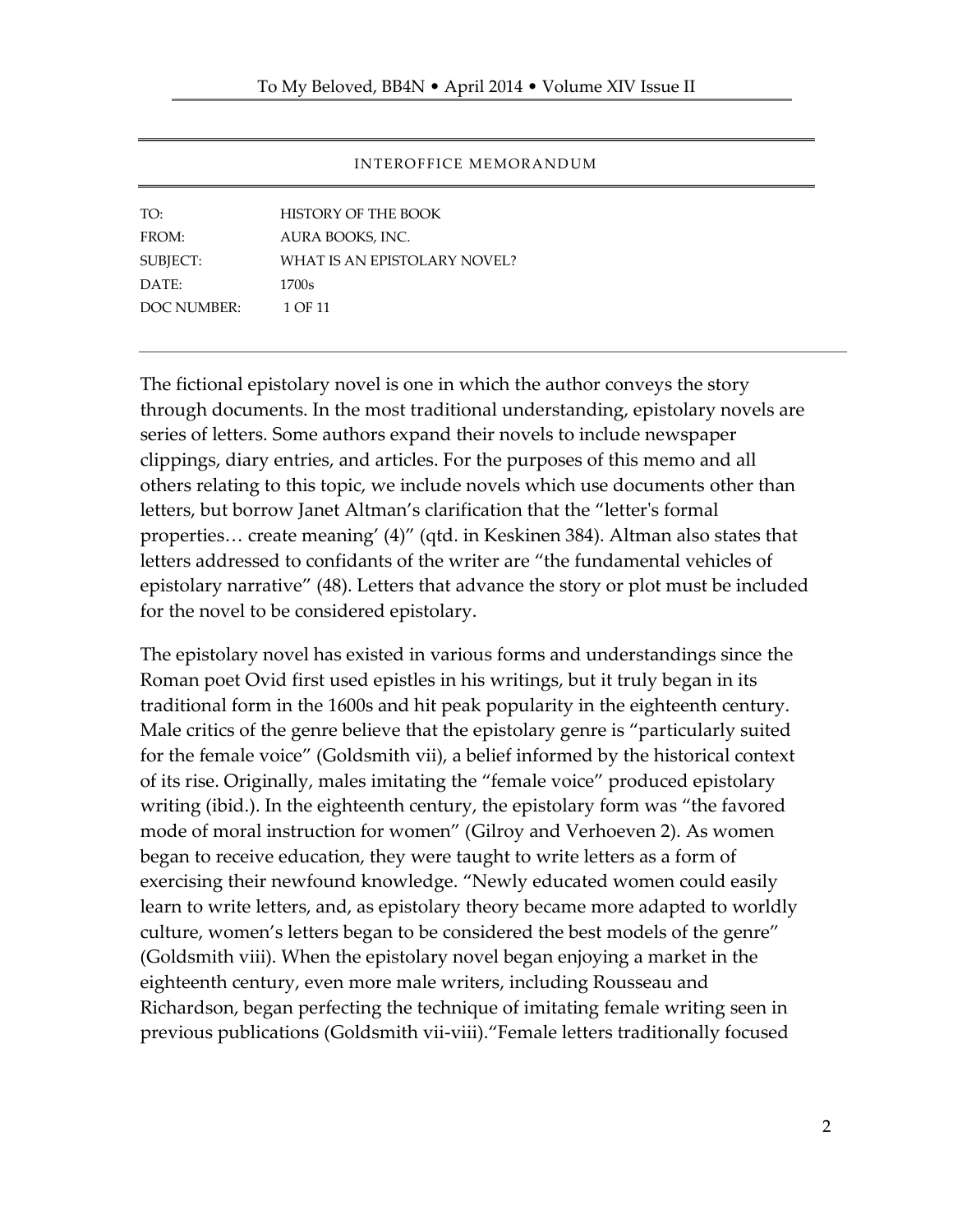on domestic life or on love; they spoke in the private voice appropriate to women whose roles were increasingly circumscribed within the constraints of bourgeois ideology" (Gilroy and Verhoeven 2). We therefore see most epistolary fiction focus on these topics.

Perhaps because the males who wrote the original novels based their imitations upon real women's letters, there is a tradition of including non-fictional elements in epistolary novels, more so than most other fictional genres. According to Linda Kauffman, epistolary novelists commonly blur "the lines between fiction and reality by including morsels of information that seem to be about [their] 'real [lives]'" (205). They will use incidents from their real lives in their plots.

The epistolary form entails a type of fracturing of the story. The reader of the novel knows more than the letter writer and the letter reader, because "the reader of the epistolary novel is aware that within its boundaries there is another reader" (Campbell 336). The novel reader, however, cannot know more than the characters tell. Thus, she must imagine and understand the reader and writer both. The novel ends when the writer stops the letters. In this way, epistolary novels "refuse the kind of closure informing other narratives" (Campbell 333). There are always questions unanswered. Epistles share a similar trait to comics in that they require the reader to participate in some actions. The letters' authors do not describe actions in the same detail readers see in narrative fiction. McCloud argues that in comics "every act committed to paper by the comic's artist is aided and abetted by a silent accomplice. An equal partner in crime known as the reader" (68). He uses an example in which one frame in a comic book has an attacker and a presumed victim, and the next is of buildings and a scream. McCloud accuses the reader of committing the murder, in her imagination (ibid.). Similarly, in epistolary novels the letter writers may discuss the outcome of an event or action and it is up to the reader of the novel to imagine it, to "commit the crime."

With the advent of telecommunications the traditional epistolary novel has virtually disappeared along with traditional letter writing. To survive, epistolary novels in current times experiment with the traditional form, and authors use blogs, emails, instant messaging (IM), memos, and other electronic forms of communication to tell their stories. Current novels also include train or plane tickets, replicate signs or menus, and include drawings or images. Just as the printed novel included customs of the manuscript, and the manuscript reflected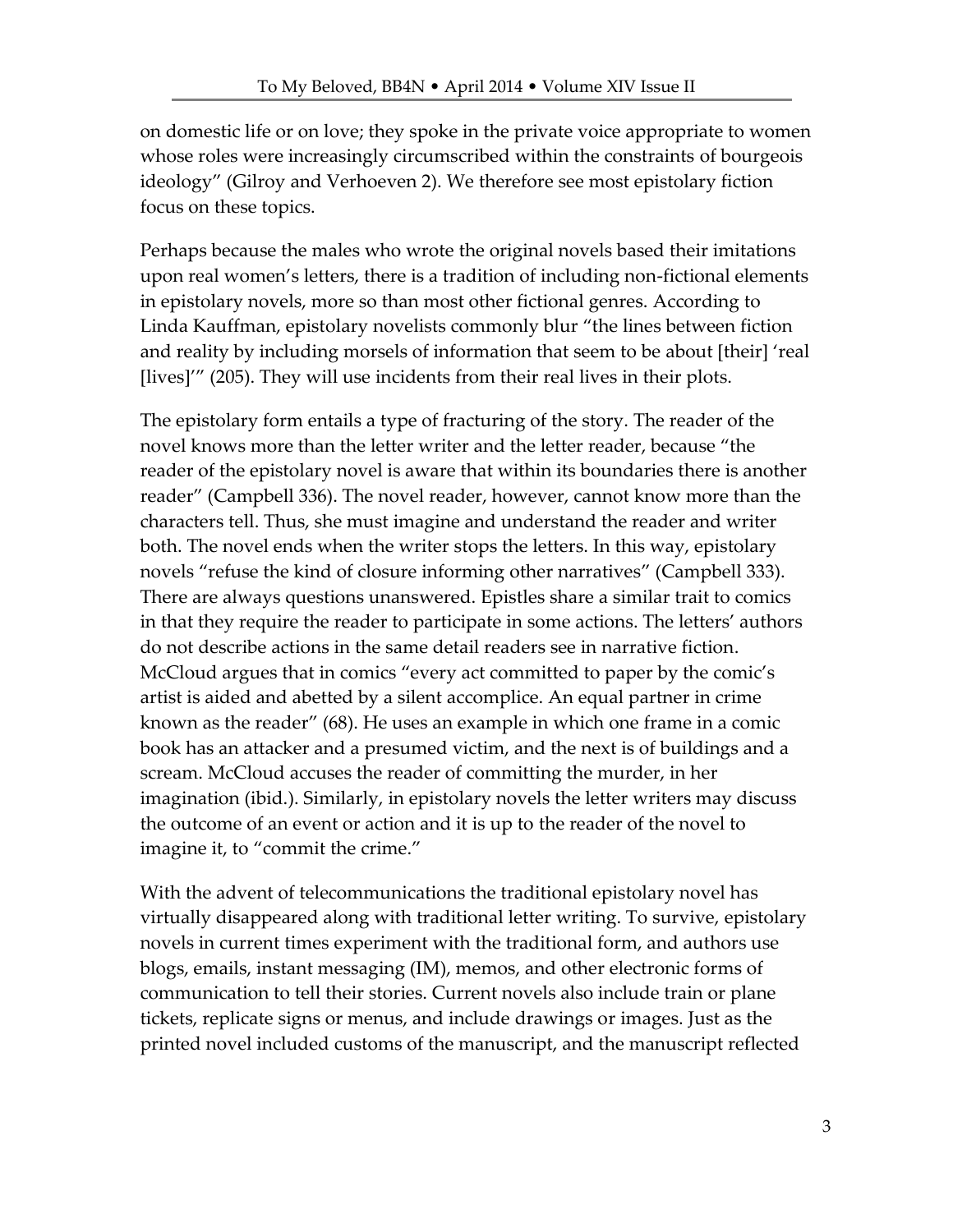oral traditions before that, new technology does not break suddenly with the past, but continues it in a different form. Ester Milne states, "the epistolary body of email is a figure for thinking through the relations between new and old media" (90). The new forms of epistles "borrow iconography, codes of composition and modes of social practice from its predecessor" (Milne 85). Email formats reflect previous modes of communication: for the most part, we still address them with "to" and "from." "CC" and "BCC" come from memo communication in offices before the Internet. "Attach file" icons are frequently made to look like paper clips, the non-electronic way to attach a file to a memo or other correspondence. We use envelope icons for "send," reminiscent of sending the handwritten letters upon which epistolary fiction first stemmed. Keskinen stated it best when she wrote "the technology of writing implements - whether quill or ball-point pens, typewriters, or computers - undoubtedly have some influence on the particulars of the epistolary genre but do not necessarily change its overall form" (386). In the following series of memos we will explore how these novels, based on electronic communication and written by females, share roots with the traditional form but also use emails and IMs to break from the constraints placed upon the genre by males.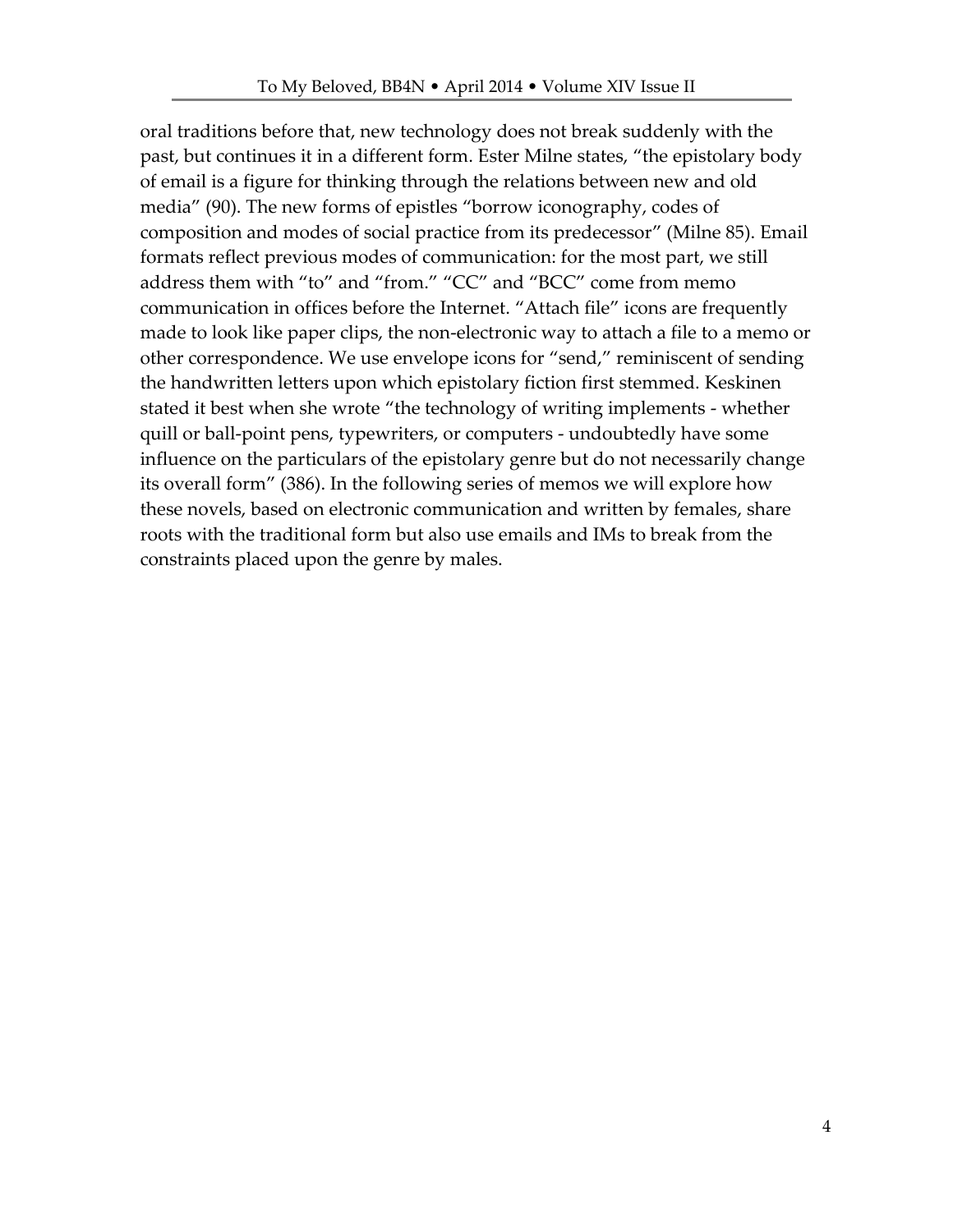| TO:                | HISTORY OF THE BOOK |
|--------------------|---------------------|
| <b>FROM:</b>       | PATCH BOOKS, INC.   |
| <b>SUBJECT:</b>    | MEG CABOT           |
| DATE:              | 2005                |
| DOC NUMBER:2 OF 11 |                     |
|                    |                     |

#### **INTRAOFFICE MEMORANDUM**

Meg Cabot is one of the first authors to tackle new forms of the epistolary novel. In the early 2000s, she published a loosely connected series about people at the *New York Journal*, told completely through emails, IMs, office memos, and journal entries. Lest you think the journal entries slip out of the epistolary idea, or the electronic for that matter, one is written as a diary originally intended to be given as a gift to a couple about to marry while the other journal is notes written on a man's PDA. The three books are *The Boy Next Door*, *Boy Meets Girl*, and *Every Boy's Got One*. This series of memos will focus on *The Boy Next Door* and *Every Boy's Got One* as representatives of where the experimental form began and ended.

*The Boy Next Door* concentrates on Melissa (Mel) Fuller, a New York City gossip columnist, and her relationship with her neighbor's nephew, Max Friedlander, a famous photographer and notorious ladies' man. Despite his reputation, and a weird penchant for being called John, Mel enjoys spending time with him, begins dating him, and eventually falls in love. Everything changes, however, when it becomes clear that someone is trying to kill Max's aunt and the only reasonable suspect is Max himself. As the first book in the series, *The Boy Next Door* is more tentative in playing with form. Instead of various types of electronic communications, emails compose the majority of the messages. A few emails have attachments, but those are for the most part the only additional documents.

*Every Boy's Got One* is both more experimental *and* traditional. *Every Boy's Got One* follows Jane Harris, cartoonist, as she acts as maid of honor to her best friend who is eloping in Italy. Jane has a hate-at-first-sight relationship with the best man, Cal Langdon, an international journalist. Cal is anti-marriage and determined to convince the groom, Mark, to cancel the wedding. Jane believes that Mark and her friend, Holly, are perfect for each other and must convince Cal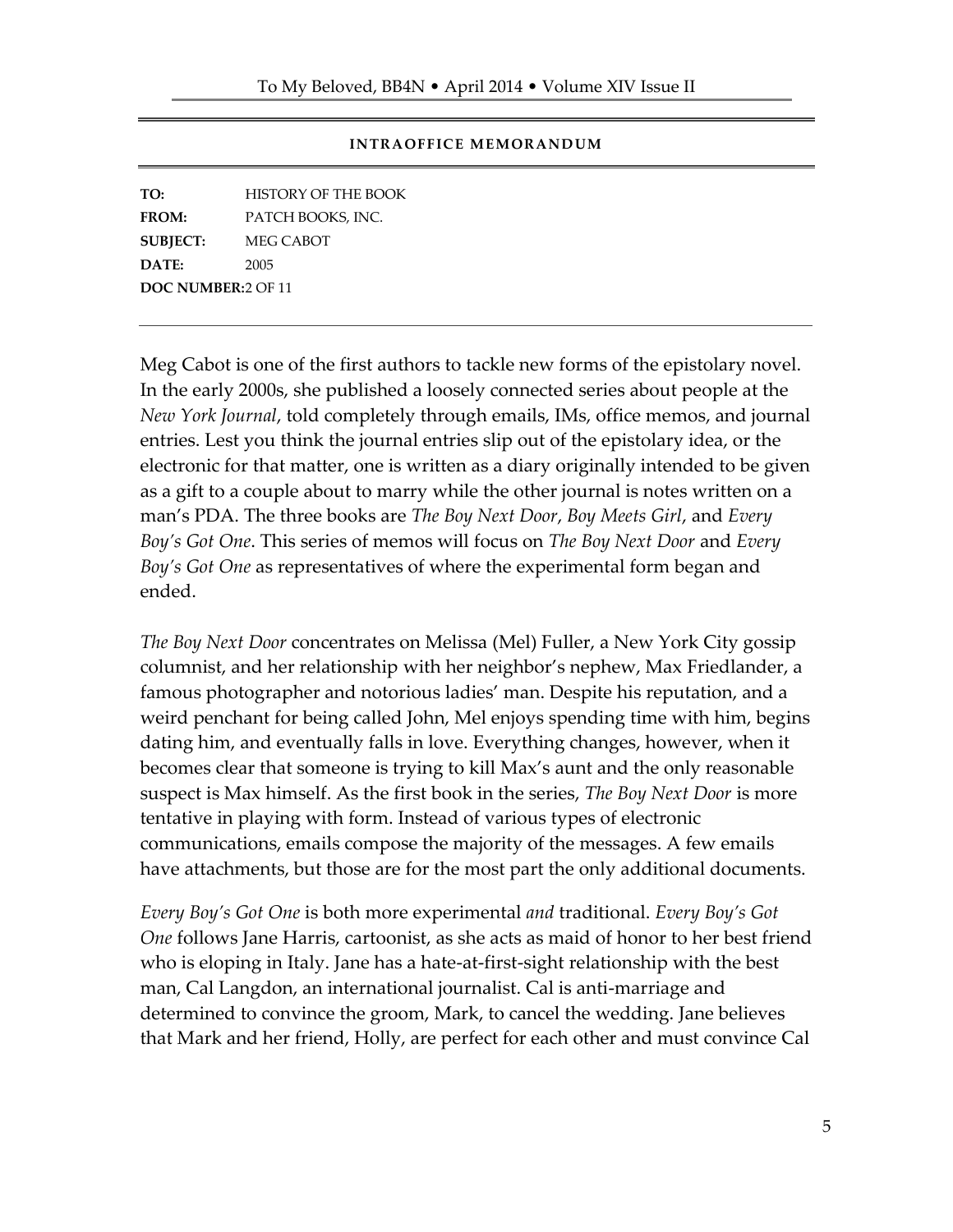that he is wrong. Cabot is more innovative with regards to form in *Every Boy's Got One* than *The Boy Next Door*. *Every Boy's Got One* contains more types of documents other than emails including: Cal's journal kept on his PDA, cartoons drawn by Jane (see Attachment 1A), menus from restaurants, replications of signs, receipts (see Attachment 2A), and even a passport reproduction. The main storytelling element of the novel, however, is Jane's "handwritten" journal. These diary-like entries are closer to the letters of traditional epistolary novels than the emails of *The Boy Next Door* because Jane addresses some absent "confidant." To fit with Altman's definition of epistolary, though, the plot is indeed advanced through the emails because these tend to be the main character interaction to which the reader of the novel is exposed.

We chose to use Cabot and her *Boy* series as the example of modern epistolary novels for two reasons. The first quite simply is that she is one of the first novelists to use electronic forms. In our research, we discovered only one book published before *The Boy Next Door* that included electronic communications. *The Metaphysical Touch* by Sylvia Brownrigg, however, included third person narrative as well as email exchanges. The *Boy* series, therefore, is closer in kind to the epistolary novels of the 1700s since it is told *only* through documents. Secondly, we believe that to accurately demonstrate how these new epistolary novels can reflect changes in communication norms, society, and the epistle form itself, we needed to compare a popular author. The traits discussed in this series of memos stem from when epistolary novels, written by then-famous authors, were popular. We wanted to find a similar situation. Cabot is most well known for her *Princess Diaries* series, which itself could be considered epistolary. Similar to the stories in the eighteenth century, all of her books focus on the day-to-day lives of women and how they find love. Cabot's popularity is clear: several of her books were made into movies or TV shows, and she is one of the few authors in today's economy that can live comfortably off of royalties from her books. Cabot is thus the epitome of a popular female author writing for female readers in modern times.

Just as Kauffman notes about epistolary novelists, the *Boy* series includes elements of Cabot's personal life. Cabot is known for setting her books in locations with which she is familiar. For the most part she lived at some point in the cities where her characters live (Cabot, "Who is She"). *The Boy Next Door*, for example, takes place in New York City where Cabot lived with her husband at the time of writing and for many years afterwards. Her other books draw on her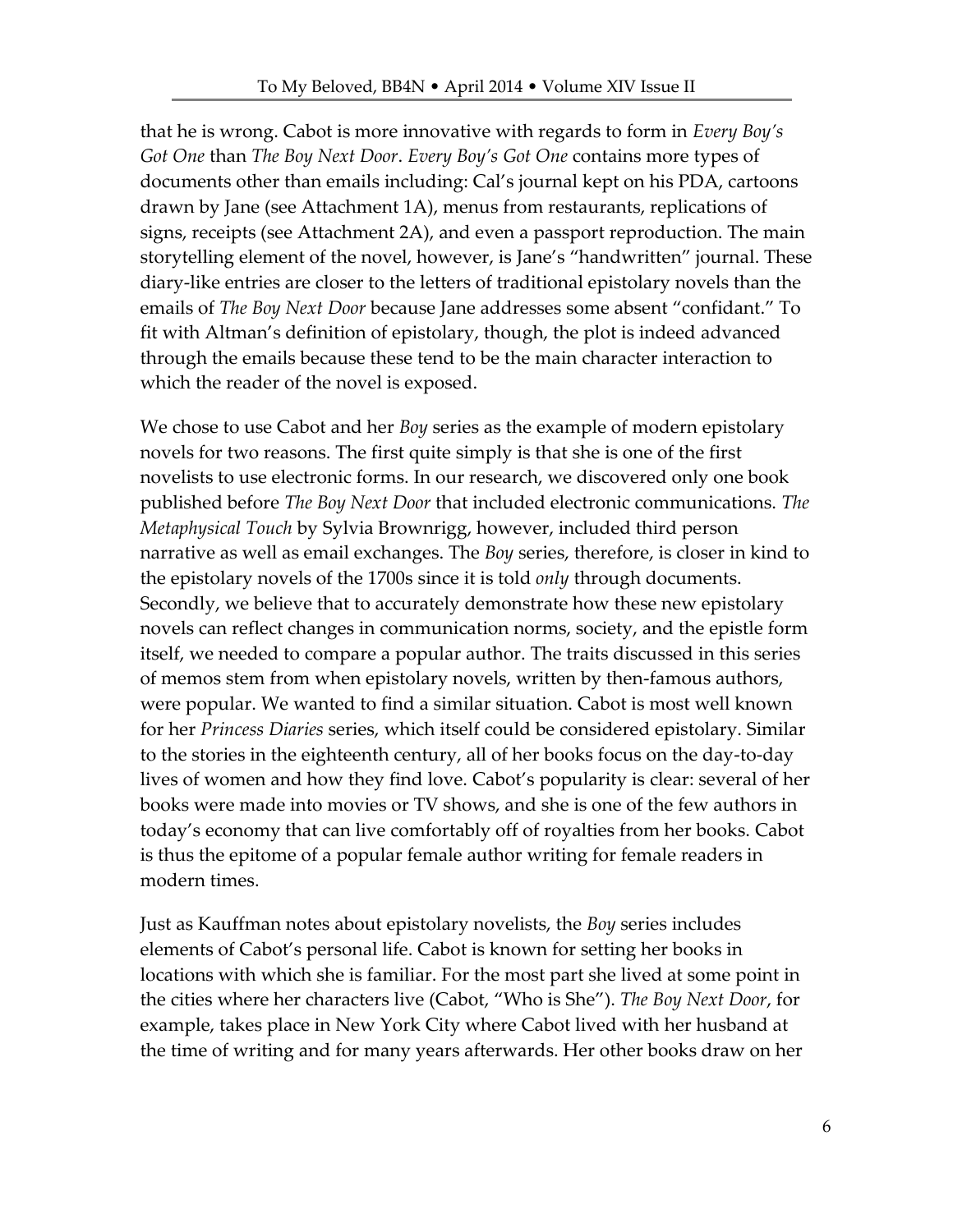own personal experience. As she puts it herself, "All of my books are inspired by real things that either happened to me, or that I WISHED would happen to me" (Cabot, "Meet Meg"). *Every Boy's Got One* is based on Cabot's elopement, which took place in the Italian countryside (Cabot, *Every* "Afterword"). By emphasizing that her books are based on her real life experiences, Cabot makes the challenges and accomplishments of her characters more real. The *Boy* series are not stories of male understandings of female life, but a woman's reflection on her own life and experiences. In the following memos we discuss how Cabot uses the traditional elements of epistolary novels in her own writings, but modifies them to fit the modern woman and, therefore, to question the male construction of *the* female genre.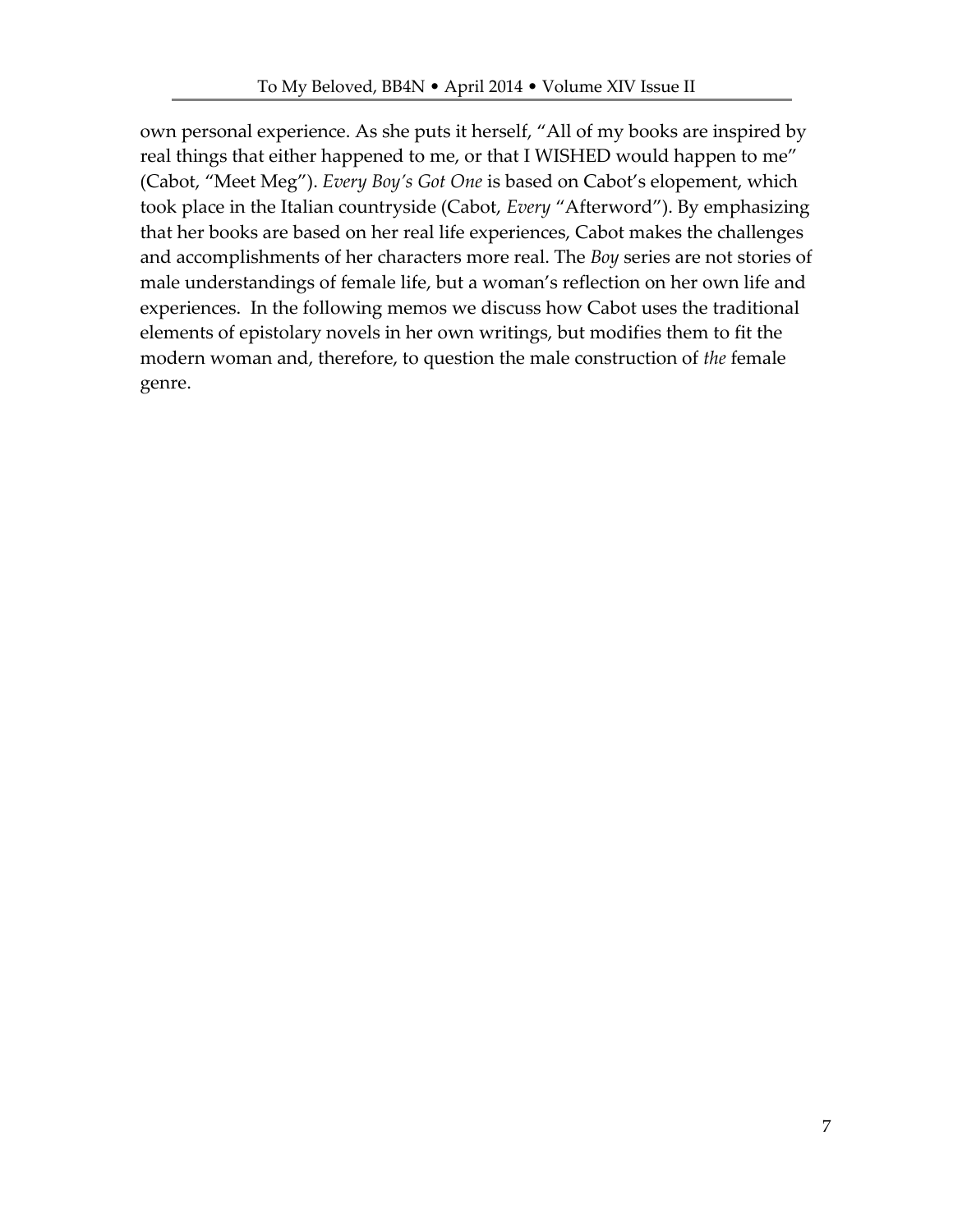## Attachment 1A

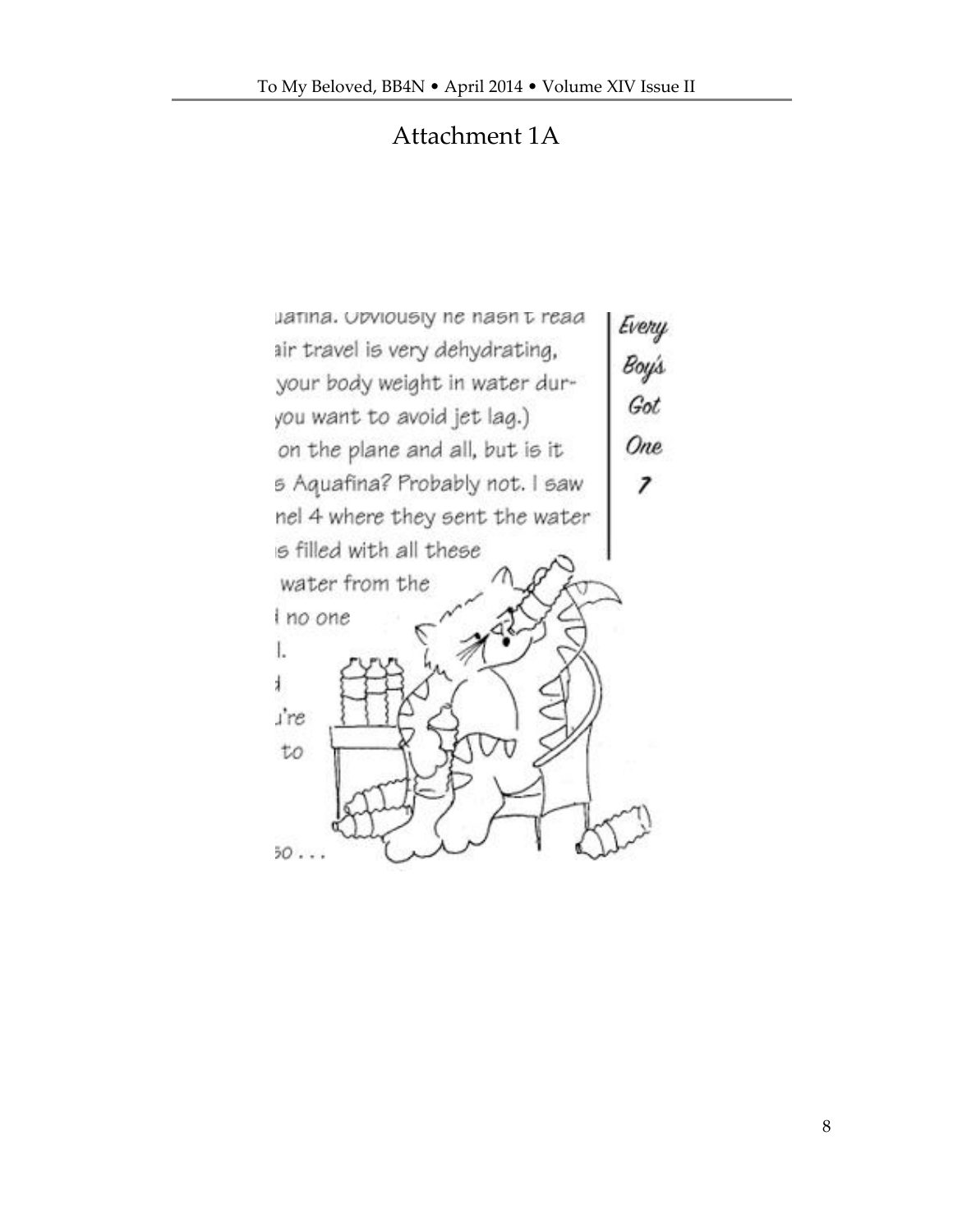## Attachment 2A

| GE. SP. AL. S.N.C<br>Viale Europa 44<br>Porto Recanati (MC)<br>GROCERY                                                                                                                                                                                                                                                                                                                                                                                                                        |                                                                                                                                                                                                                               |
|-----------------------------------------------------------------------------------------------------------------------------------------------------------------------------------------------------------------------------------------------------------------------------------------------------------------------------------------------------------------------------------------------------------------------------------------------------------------------------------------------|-------------------------------------------------------------------------------------------------------------------------------------------------------------------------------------------------------------------------------|
| EURO<br>PelliCola Co<br>6 Minibiscot<br>Olive Bella<br>Kinder Sorpr<br>12,76<br>Birra Peroni, 24<br>Insalata Rom<br>Tomato Ketch<br>Uva Italia P<br>The Twinings<br>Insalata Tro<br>Puro Succo<br>Naionese Cal<br>Latte Fr.A.Q.<br>Insalata Gen<br>Latte Fr. Int<br>Oro Duepic'c<br>637 Pom.Ross<br>Banco Taglio<br>Oro Piu'caca<br>Olive verdi<br>Bisc. Conad G<br>Pane Dolci I<br>Pomodori Pel<br>Doricream<br>Mais Pop Cor<br>Banco Taglio<br>Caffe Classi<br>Caffe Classi<br>Arance Taroc | 0,50<br>2,50<br>2,50<br>1,80<br>0,66<br>2,23<br>1,95<br>1,90<br>0,41<br>1,33<br>1,22<br>1,37<br>0,38<br>1,30<br>2,34<br>1,90<br>1,01<br>1,53<br>0,78<br>0,89<br>0.55<br>0,55<br>0,65<br>0,60<br>27,21<br>2,09<br>2,09<br>2,55 |
| TOTALE<br>Contanti<br>Resto                                                                                                                                                                                                                                                                                                                                                                                                                                                                   | 77,55<br>100,00<br>22,45                                                                                                                                                                                                      |
| N.Pezzi 50<br>Oper: 10<br>Cassa 11<br>Regalo Bollini: 15<br>Codice: Bollini                                                                                                                                                                                                                                                                                                                                                                                                                   |                                                                                                                                                                                                                               |
| Arrivederci e Grazie!                                                                                                                                                                                                                                                                                                                                                                                                                                                                         |                                                                                                                                                                                                                               |

Meg Cabot 180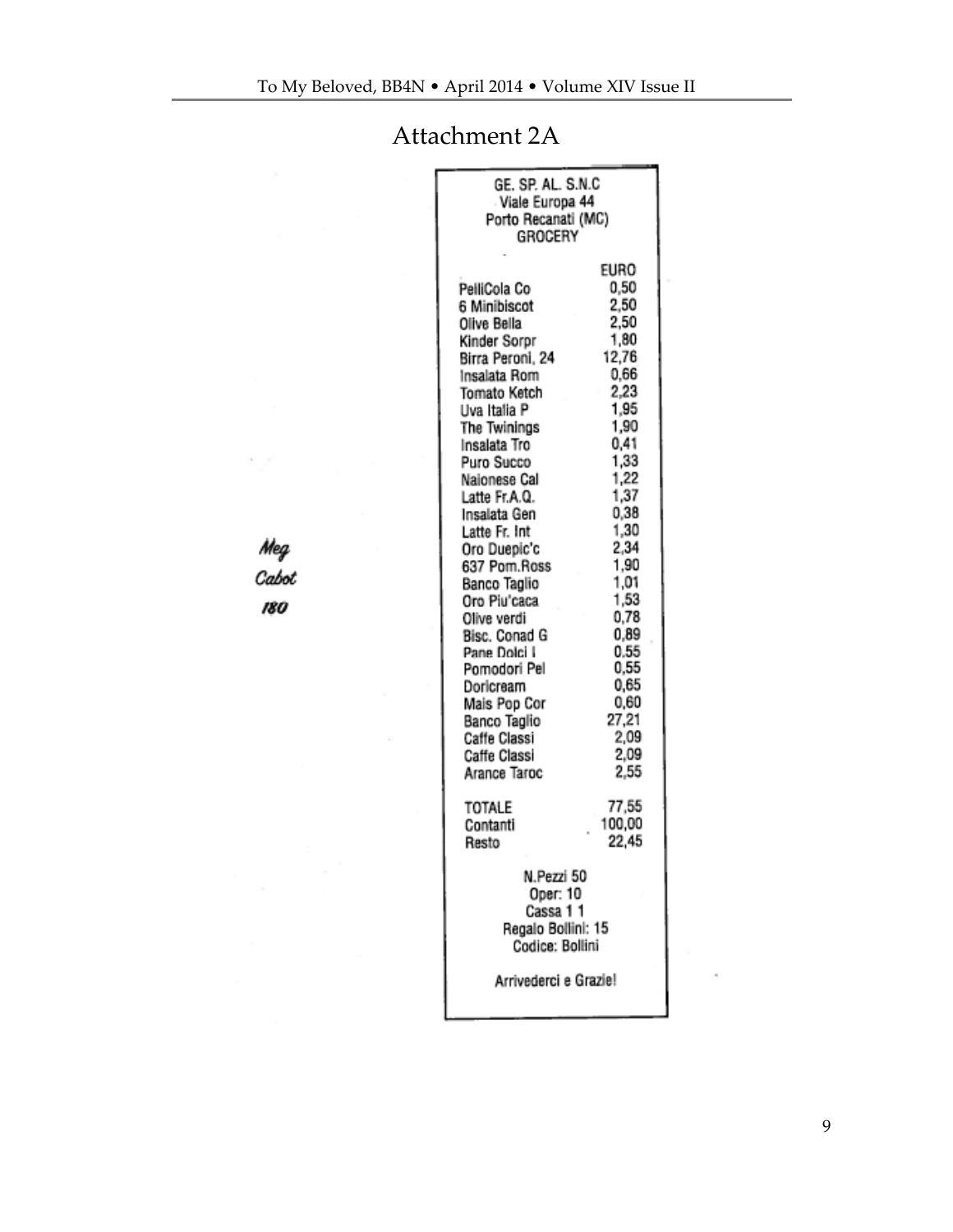#### **INTER OFFICE MEMOR ANDUM**

| TO:                       | HISTORY OF THE BOOK |
|---------------------------|---------------------|
| FROM:                     | AURA BOOKS, INC.    |
| <b>SUBJECT:</b>           | WOMEN FIGHT BACK?   |
| DATE:                     | 1700s               |
| <b>DOC NUMBER:3 OF 11</b> |                     |
|                           |                     |

Epistolary novels are a contradiction. They are considered *the* female genre because they are for women and presented in the feminine style of writing. The epistolary novel as a genre arose because women began to receive an education, and though it was still not completely acceptable, the most acceptable form of writing for a female was that of letters. It should, therefore, be a genre in which females can question the domination of males and assert their own independence. Many literary experts, however, believe that the epistolary novel is better qualified as "a history of restrictions or failed interactions" (Goldsmith xii). Some view this female genre as an example of male suppression:

The one genre with which women have been persistently connected has specialized in rowing the range of possible inflections for female expression… female epistolary voices tend to describe confinement more than liberation (ibid.).

Even as women become more successful and freer, the cultural history of being voiceless and powerless remains always. Epistolary novels offer a form in which women can finally speak - but only as established by men.

Men formed the rules early. The practice of males imitating female writing constrained how women would be able to use the genre by setting precedents and deciding which attributes of writing were "feminine." According to men in the 1600s, as women began letter writing, women possessed "superior emotional expressiveness" (Jensen 29). This one superior trait was not enough to be published or recognized by society as art. Instead, males used female writing as a starting point. Men believed that one could tell the author's gender by its style. "The feminine is subjective, disordered, associative, illogical; the masculine is objective, orderly, controlled, logical" (Kauffman 228). By reflecting upon women's writing and then imitating it, men "improve[d]" the "imperfect" feminine epistolary model (Jensen 30). Women were lacking in their style, so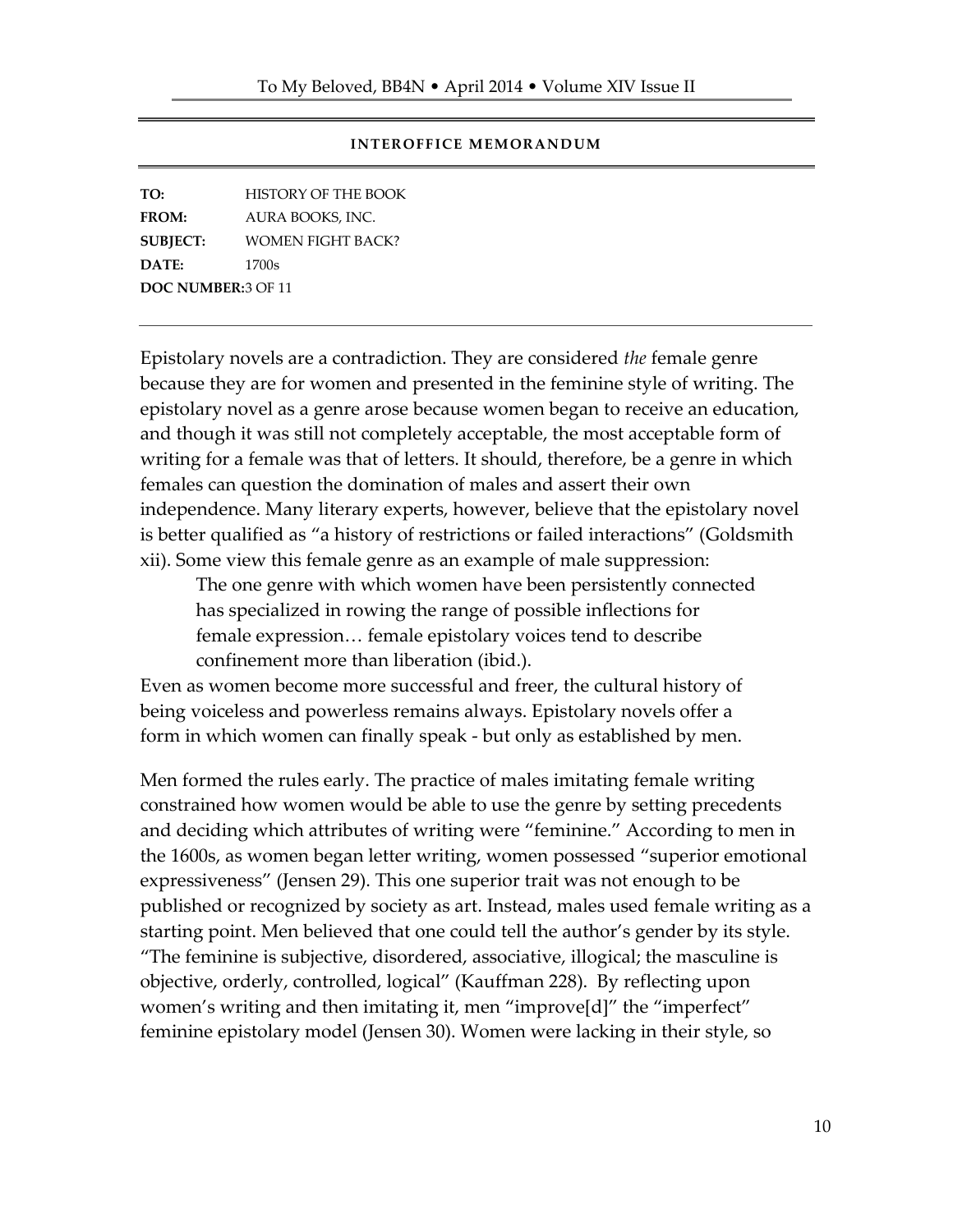men had to correct it. This practice was done with little regard for female writers. As the genre became increasingly popular and more women began reading, men started to include women's writing in publications. A few women published anonymously, but a majority of these female-authored letters actually appeared in novels written by men and were attributed to the male authors. In the eighteenth century, when epistolary novels were most popular, publishers would market writings by women, and often printed letters against the writer's wishes (Goldsmith 55).

Forced into the genre without input, female authors since followed the male established characteristics, which in traditional models reinforce male views of women. Most epistolary novels are love stories, emphasizing distance, confidentiality, and secrecy. These topics will be discussed in later memos. Some of them are characteristics of the letters themselves, but others are a direct result of male restriction.

Newer forms of the epistolary novel offer the chance for female authors to seize control of the genre for the first time in its history. With greater social freedom and the true ability to publish, women can write epistolary novels without (as much) male interference. Elizabeth Campbell argues that epistolary novels can be used to "subvert the language and values of the dominant culture" because they break away from traditional narrative form (333). Campbell twists "feminine" writing from its accepted definition to writing, which reflects females' marginalization. "Women today are doing consciously what women writers have always done… writing in the feminine--that is, writing themselves in a way which reflects their experience as the "other" in a culture in which they have been traditionally voiceless and thus powerless" (ibid.). Modern female authors are using epistolary novels to expose their history as the suppressed gender; they use the characteristics established by males and warp them so they become critics of male dominated society.

Electronic communication epistolary novels offer females even more freedom to deviate from the established traditions and break gender roles. Milne argues that email correspondence promises "the opportunity for 'souls' to 'escape' the biological constraints of gender" (81). Furthermore, Danet argues that "[i]n textbased, digital communication, conventional signals of gender, such as intonation and voice pitch, facial features, body image, nonverbal cues, dress, and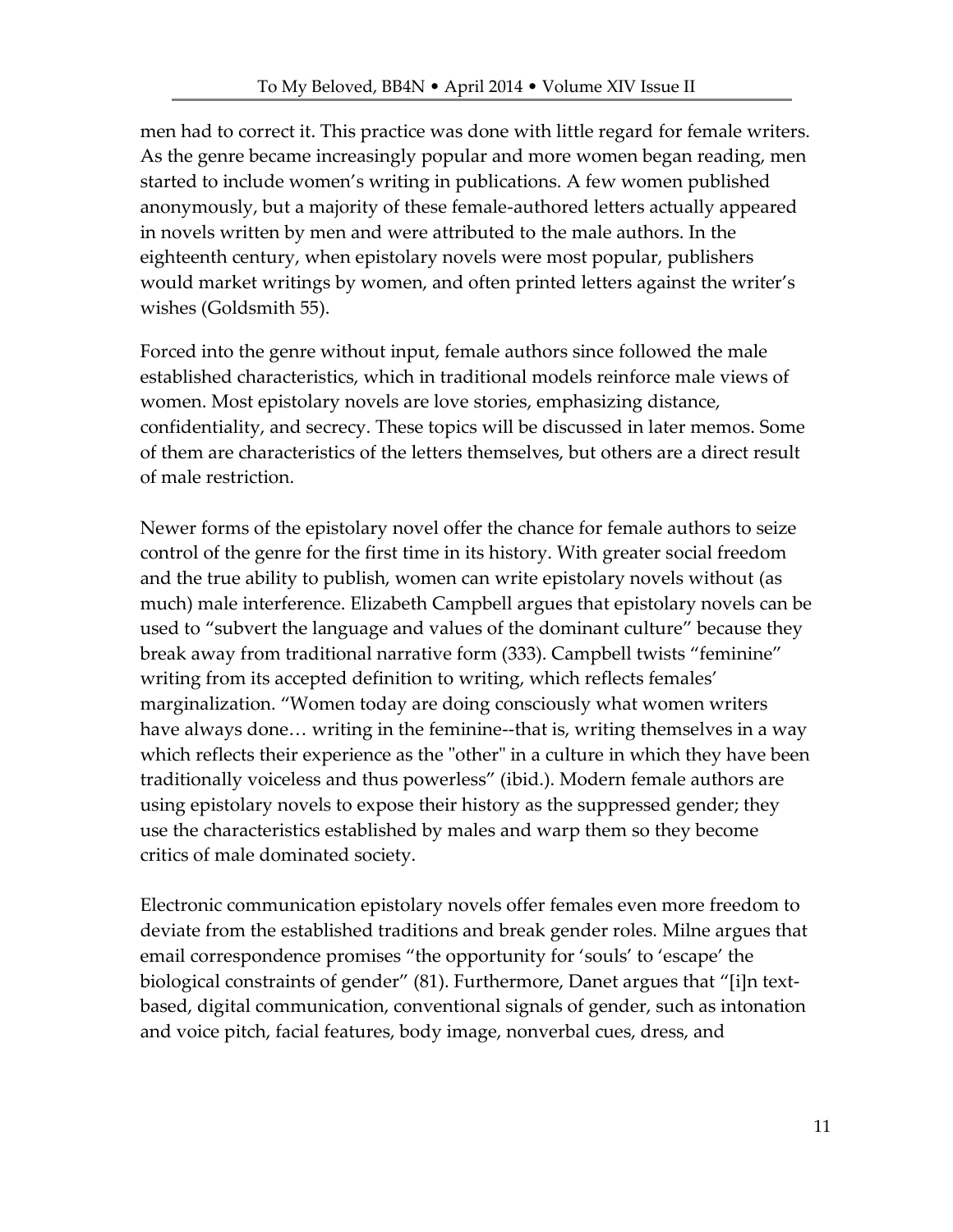demeanour, are absent," creating the chance for gender-free communication (qtd. in Milne, 88). If gender becomes absent, women have the chance to transform their traditional writing styles and challenge those imposed upon them.

During the rise of epistolary novels, writing styles between men and women were noted and replicated. Simply because the visual and physical elements disappear does not mean that people are unable to assign specific writing to a gender. In fact, feminine and masculine speech and writing have traditional definitions. By supposing that electronic communication eliminates gender constraints, Milne argues that we have moved entirely past these associations, an assertion which is untrue. In modern novels, films, and shows men are still portrayed as the logical, rational gender while females are prone to emotional decision-making and fits. These connotations do not disappear simply because the in-person indications do.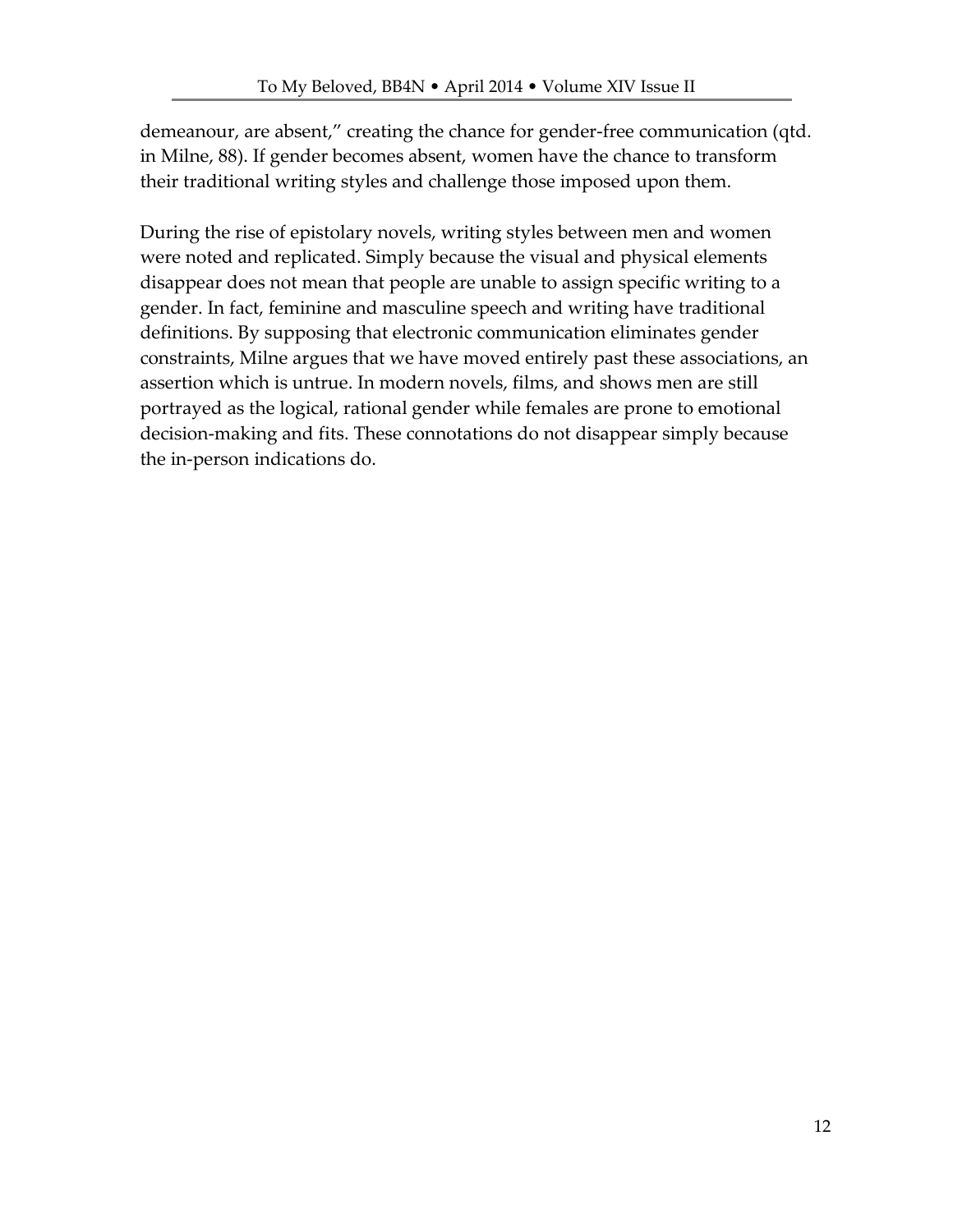| TO:                 | HISTORY OF THE BOOK      |
|---------------------|--------------------------|
| <b>FROM:</b>        | AURA BOOKS, INC.         |
| <b>SUBJECT:</b>     | <b>GENDER NEUTRAILTY</b> |
| DATE:               | 2005                     |
| DOC NUMBER: 4 OF 11 |                          |
|                     |                          |

#### **INTRAOFFICE MEMORANDUM**

If the modern epistolary novel is a way for women to shrug off their suppression, then gender-neutral emails should further that attempt. Milne argues electronic communication has the capacity of removing gender and placing males and females on equal ground. Is electronic communication disembodied to the point where gender is never present? Or do word choices, use of emoticons, and message length give enough clues as to the writer's gender? Males in the 1700s recognized that women's writing had a fundamentally different style. By fundamental, we do not mean inherent in that it cannot be changed. Women may be taught a specific stylized writing or, more likely, their writing reflects the social lessons learned from birth. Women are taught to express emotions, whereas males learn to suppress them as "not masculine." Consequently, women's writing is more likely to demonstrate emotion. The absence of physical cues in electronic communication does not eliminate all characteristics of gender. Electronic communication allows individuals to more easily misrepresent their gender, but until males and females are trained to adopt the same stylistic choices, readers are likely to associate certain attributes to one gender or the other.

In Cabot's *Boy* series, the evidence of female versus male communication is clear, even if signatures were excluded. Her writing suggests that even in the absences of the letter writer, her gender and that of her characters cannot disappear. Firstly, to format the communications like authentic emails, Cabot must include the "to" and "from" email addresses. The characters may not include signatures, but their emails still indicate who is writing to whom (see Attachment 1B). The way Cabot portrays the reaction to the same event by a female character and a male character in *The Boy Next Door* also demonstrates that authors still see a difference between male and female writing (see Attachment 2B). The female-authored email is longer, traced with concern and personal details, whereas the email written by the male is short, abrupt, and contains only irritation, a commonly acceptable emotion for men to express. Admittedly, the female in this example is Mel's best friend and the male is her boss, but throughout the novel Mel and her boss have a friendly relationship. He is not abrupt because he is her boss or dislikes her; instead, Cabot conveys him through staccato writing to differentiate him from the female-authored correspondences. In *Every Boy's Got One* she uses a similar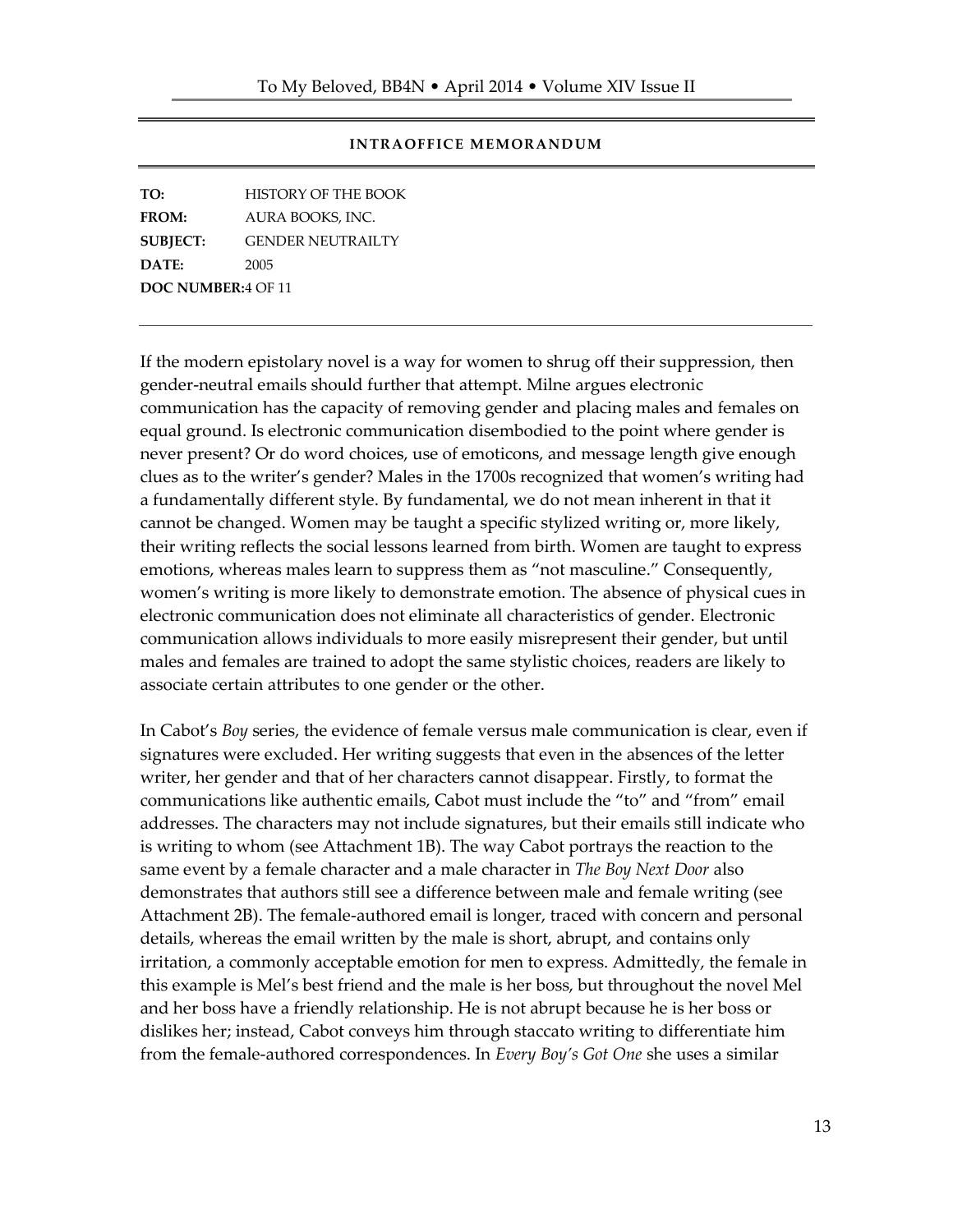technique when females email each other and males email between themselves. The emails Jane and Holly send one another are paragraph-length for the most part, unless one is surprised by a response and wants a quick explanation. The exchanges between Cal and Mark on the other hand are rarely longer than a sentence or two (Cabot, *Every* 43-56).

Emails may allow authors to explore the narrative element of letter exchanges, but they do not appear to permit total disregard for the traditional definitions of feminine and masculine writing.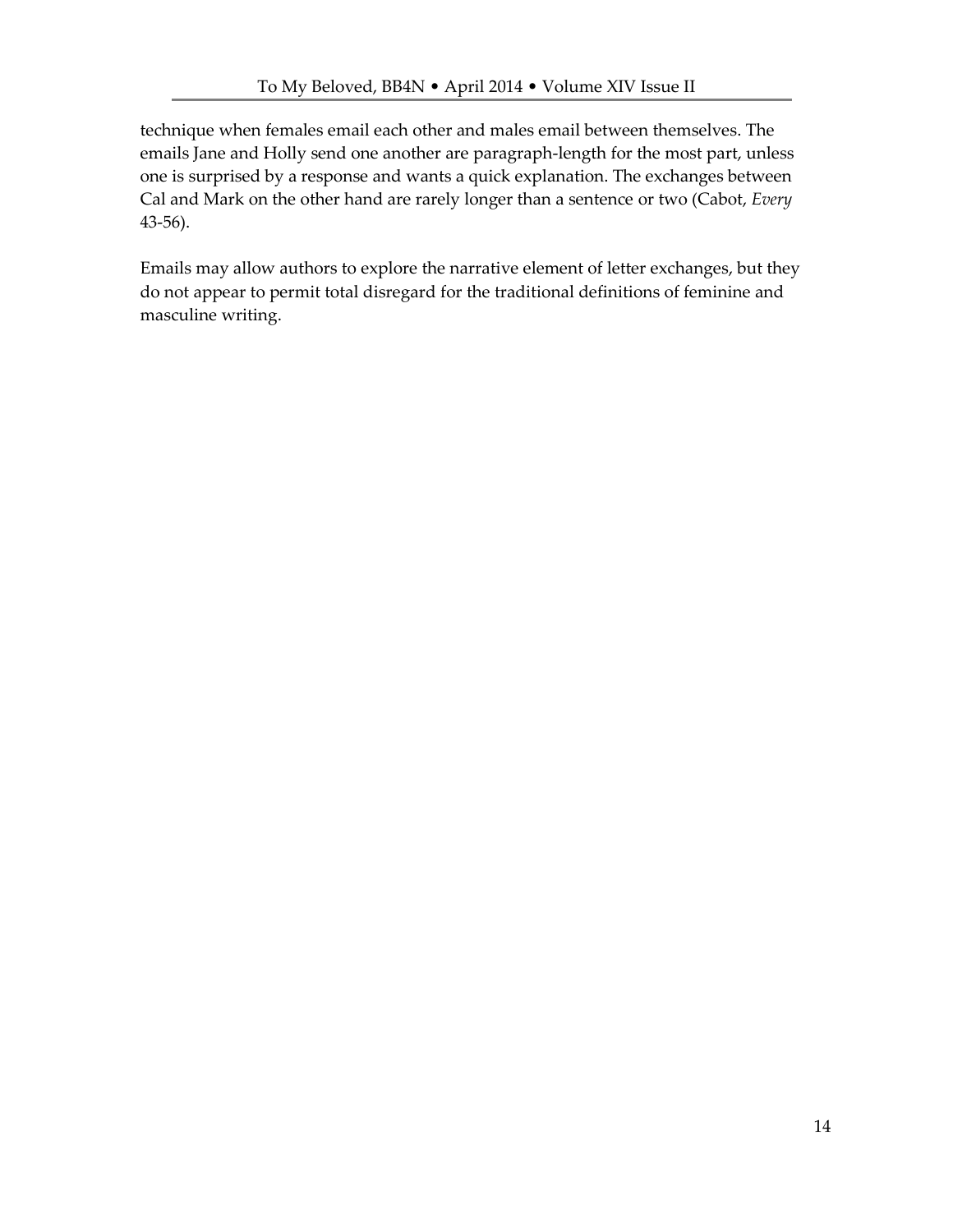## Attachment 1B

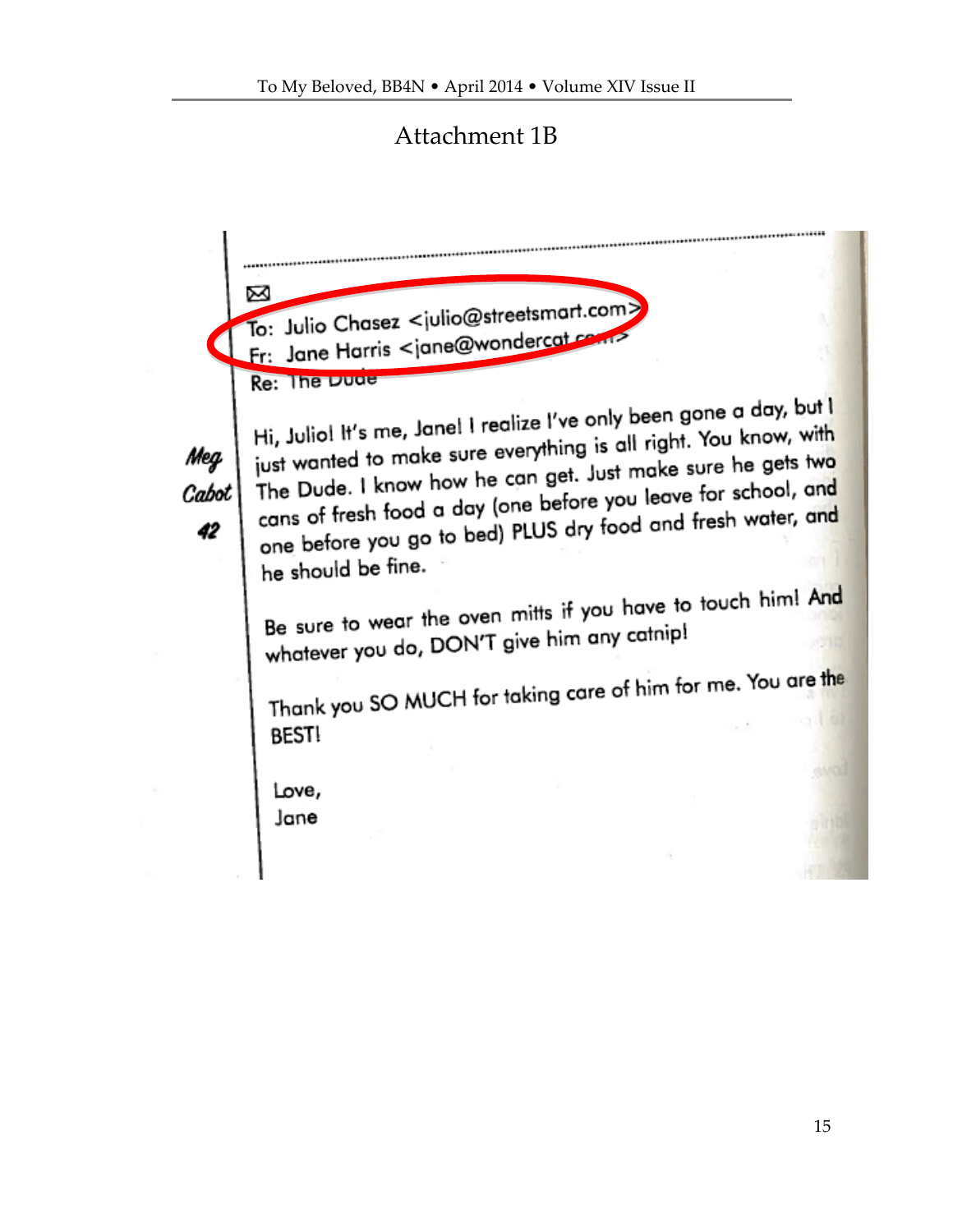### Attachment 2B

To: Mel Fuller <melissa.fuller@thenyjournal.com> From: Nadine Wilcock <nadine.wilcock@thenyjournal.com> Subject: You are in trouble

Mel, where were you? I saw that Amy Jenkins from Human Resources skulking around your cubicle. I think you're in for another one of those tardy notices. What is this, your fiftieth?

You better have a good excuse this time, because George was saying a little while ago that gossip columnists are a dime a dozen, and that he could get Liz Smith over here in a second to replace you if he wanted to. I think he was joking. It was hard to tell because the Coke machine is broken, and he hadn't had his morning Mountain Dew yet.

By the way, did something happen last night between you and Aaron? He's been playing Wagner in his cubicle again. You know how this bugs George. Did you two have another fight?

Are we doing lunch later or what?

 $Nad :=$ 

To: Mel Fuller <melissa.fuller@thenyjournal.com> From: George Sanchez <george.sanchez@thenyjournal.com> Subject: Where the hell are you?

Where the hell are you? You appear to be under the mistaken impression that comp days don't have to be prearranged with your employer.

This is not exactly convincing me that you are columnist material. More like copyedit material, Fuller.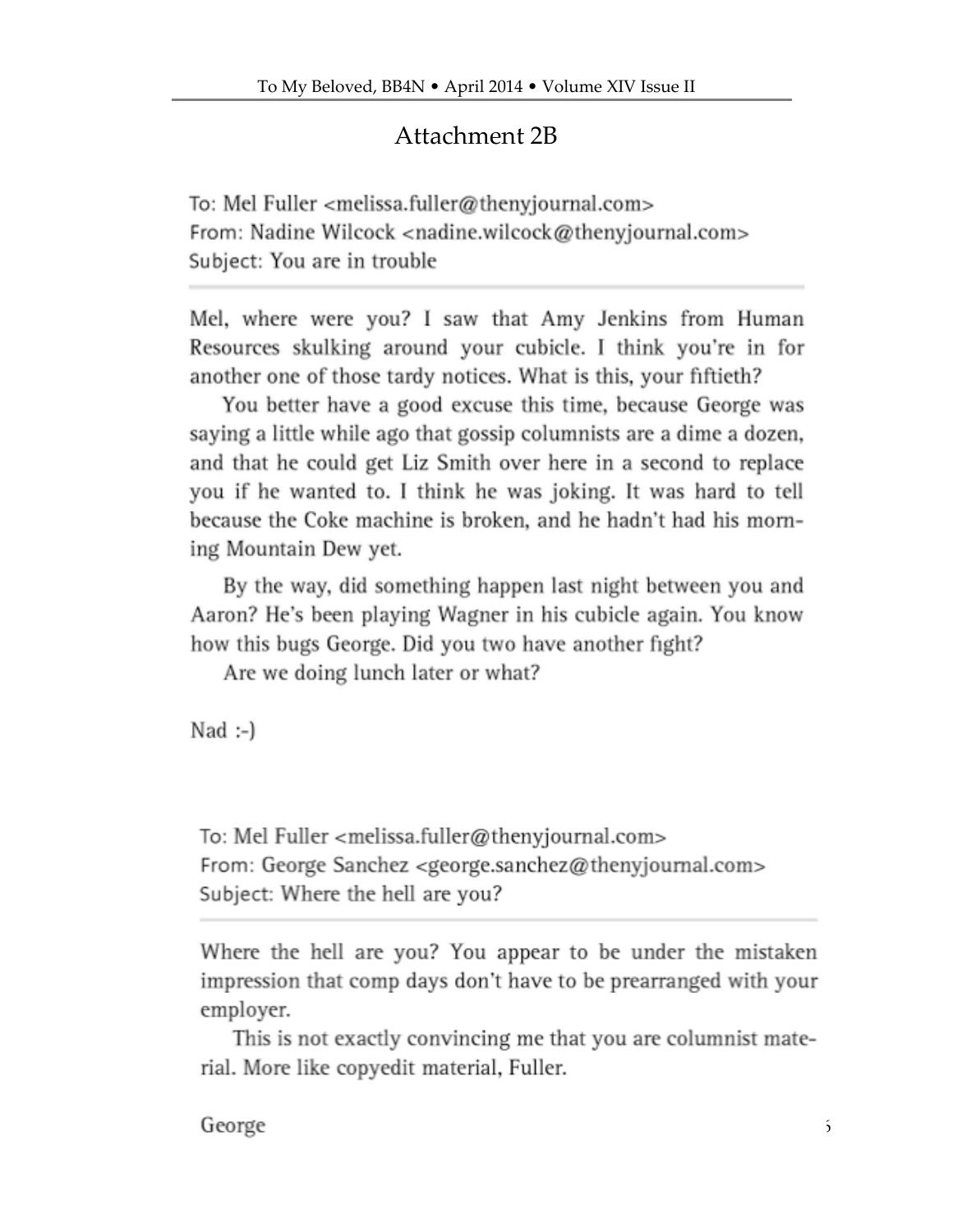| TO:                 | HISTORY OF THE BOOK |
|---------------------|---------------------|
| <b>FROM:</b>        | AURA BOOKS, INC.    |
| <b>SUBJECT:</b>     | LETTERS AIDE LOVE   |
| DATE:               | 1700S               |
| DOC NUMBER: 5 OF 11 |                     |
|                     |                     |

#### **INTER OFFICE MEMOR ANDUM**

As mentioned in pervious memos ("What is the epistolary novel", "Women fight back"), epistolary fiction arose from the male understanding of the "female voice." Authors established a link between femininity, epistolary, and emotion. It was a link hard to overcome and resulted in a specific narrative in epistolary novels. Men believed "if a woman writes through emotion, then the logical consequence is that she will also write about it, that is, about love" (Jensen 33). Traditional novels in the genre, therefore, are love stories, reflecting this belief. Furthermore, Altman argues "the letter form seems tailored for the love plot, with its emphasis on separation and reunion" (14). She contends that letters easily become "tool[s] for seduction" (ibid.).

In historical epistolary novels we see this emphasis on seduction. Traditionally, the novels feature a male pursuing a woman who does not reciprocate his sexual feelings, and the male employs letters as away to make her a conquest. Often, however, when reading or discussing these novels an important fact is overlooked: the letters are based on the writings of real women. "For love letters in particular, the female voice was perceived as the superior vehicle of expression, even when it was not from a female author" (Goldsmith, "Authority" 55). Examined through this lens, historical epistolary novels written by males become stories not of simple seduction, but "sexual victimization" (Jensen 34). Moreover, the epistolary novel as a romance makes both the seducer and the seduced more active in perpetuating the affair. Since letters demand action as a way to continue communication, it "forces the seduced as well as the seducer to play a more aggressive role" (Altman 20). The seduced must respond to a letter for the seducer to continue the relationship. The seduced must participate in her own seduction, transforming from a woman being chased into a willing participant. Women become "willing and writing victims, of unreciprocated desire" (Jensen 34). In this universe, "men are masters of amorous relations"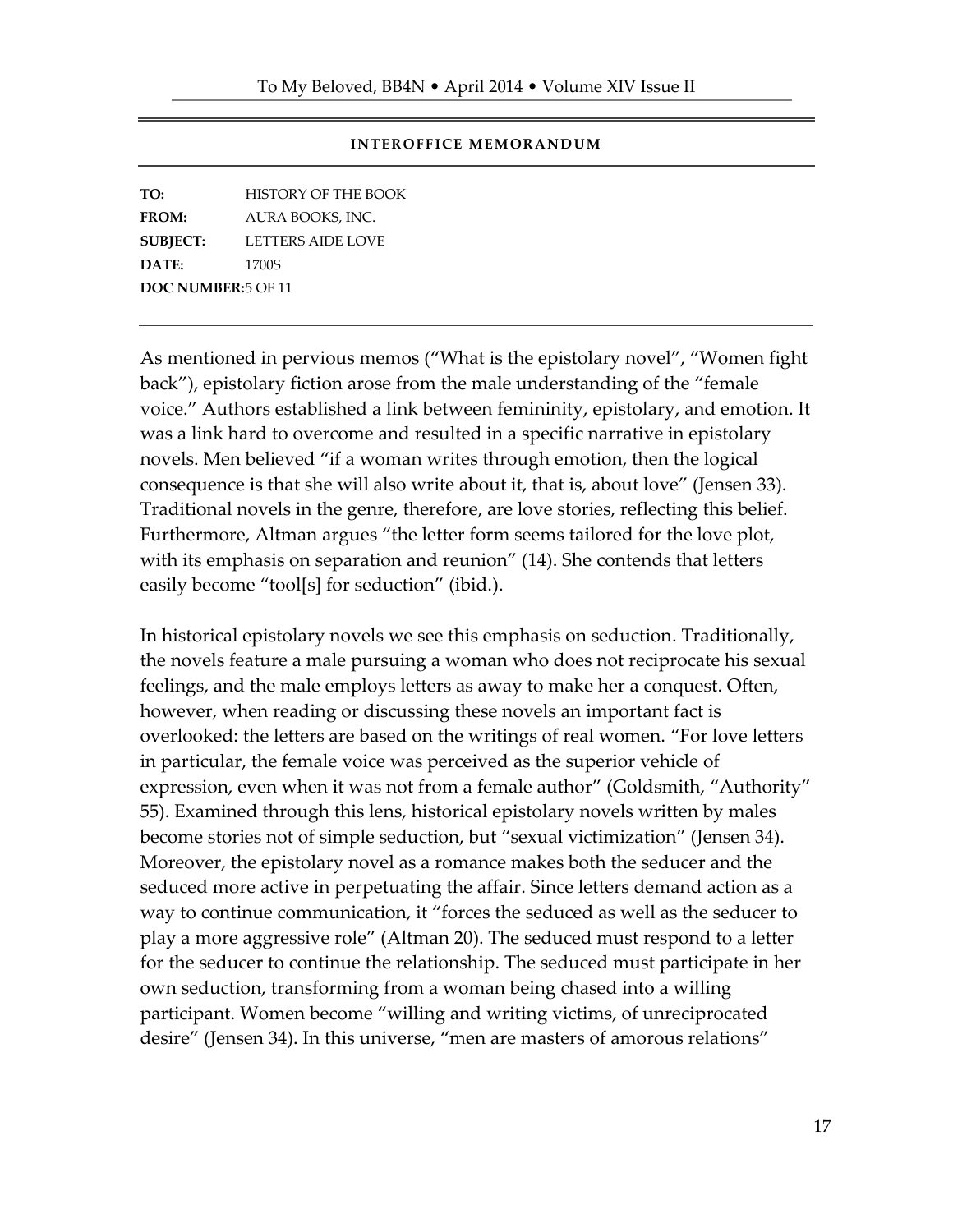(ibid.). Altman's assertion that letters are useful tools of seduction means that they are used for males to force their sexual advantage upon resisting females.

Becoming active participants, on the other hand, allows women to fight against male domination. As the genre expanded and publishers began to market to the women whose letters men imitate, the stories became not just about the male triumphing over the female. By responding to the letters, the female can open the seducer to falling in love, not just conquering, because she offers part of herself and demands a response and reciprocation. In her research, Altman gives several examples in which the man, intent on forcing the woman into a relationship, instead falls in love himself (21). In this manner, the epistolary romance allows women authors to fight subtly against their gender's repression by making the male seducer succumb to his own plan.

In modern times, we see this shift develop further. Authors pen female characters that better represent the place women hold in the social structure. Emails and IMs allow women to speak unimpeded because they are not denied access to the platforms based on their gender. With a freer capacity to express their voice, women reveal more about themselves and males are less able to distance - both physically and emotionally - themselves from the objects of their affection.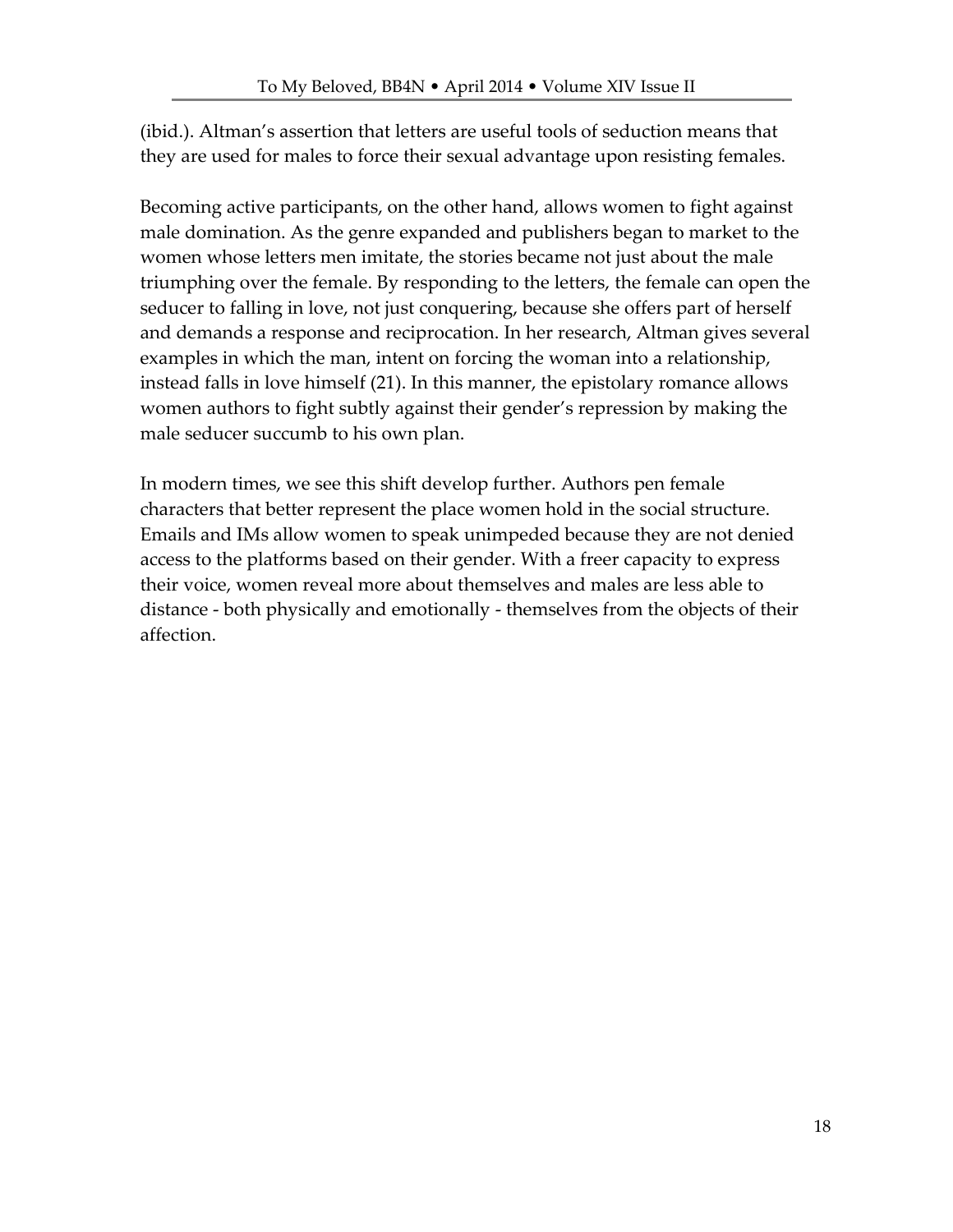| TO:                | HISTORY OF THE BOOK |
|--------------------|---------------------|
| FROM:              | AURA BOOKS, INC.    |
| <b>SUBJECT:</b>    | THE NEW FEMINISM    |
| DATE:              | 2000                |
| DOC NUMBER:6 OF 11 |                     |
|                    |                     |

#### **INTRAOFFICE MEMORANDUM**

Cabot's books are feminist in a subtle way that questions the male traits of traditional epistolary novels without rejecting femininity entirely. The *Boy* series may focus on women who gossip, love shoes, dream of love, and plan weddings, but they are also independent females striving to be independently successful. Cabot plays within the rules established by men in that her characters do concern themselves with love and other matters deemed "domestic," like caring for cats (both Mel and Jane are concerned with the welfare of pets appearing in their respective novels). Unlike traditional epistolary novels, however, the female is not the being chased in the beginning. These are not stories of the male seducer forcing himself on the weak woman. Rather, the lovers meet by chance and establish a mutual attraction. It is only in the end after the male makes a mistake that he pursues the female character. Once the chase starts, it is not a game of seduction, but repentance. The power of continuing the relationship resides with the women because they have the option of forgiving - or not.

In *The Boy Next Door*, John, pretending to be Max, watches the true Max's aunt's cats. John is simply an acquaintance of Max and doing him a favor. Max believes it is easier for John to pretend to be him than to tell Mel he does not have time to watch the cats. As Mel and John begin to date, Mel still does not know the truth. Eventually, someone who knows the real Max alerts Mel to the duplicity, and she understandably ends her relationship with John, despite both of them having fallen in love. John must then win Mel back by first explaining the situation and re-winning her trust. He succeeds in the latter by participating in Mel's wild scheme to entrap Max so the police can charge him with attempted murder (spoiler: Max tried to kill his aunt for her money). Mel and John's relationship is not one of him seducing her with no regards to her feelings. He feels guilty for lying to her and asks Max several times if he can tell Mel the truth. Once he does hurt her feelings, he makes amends. By placing John in the position of trying to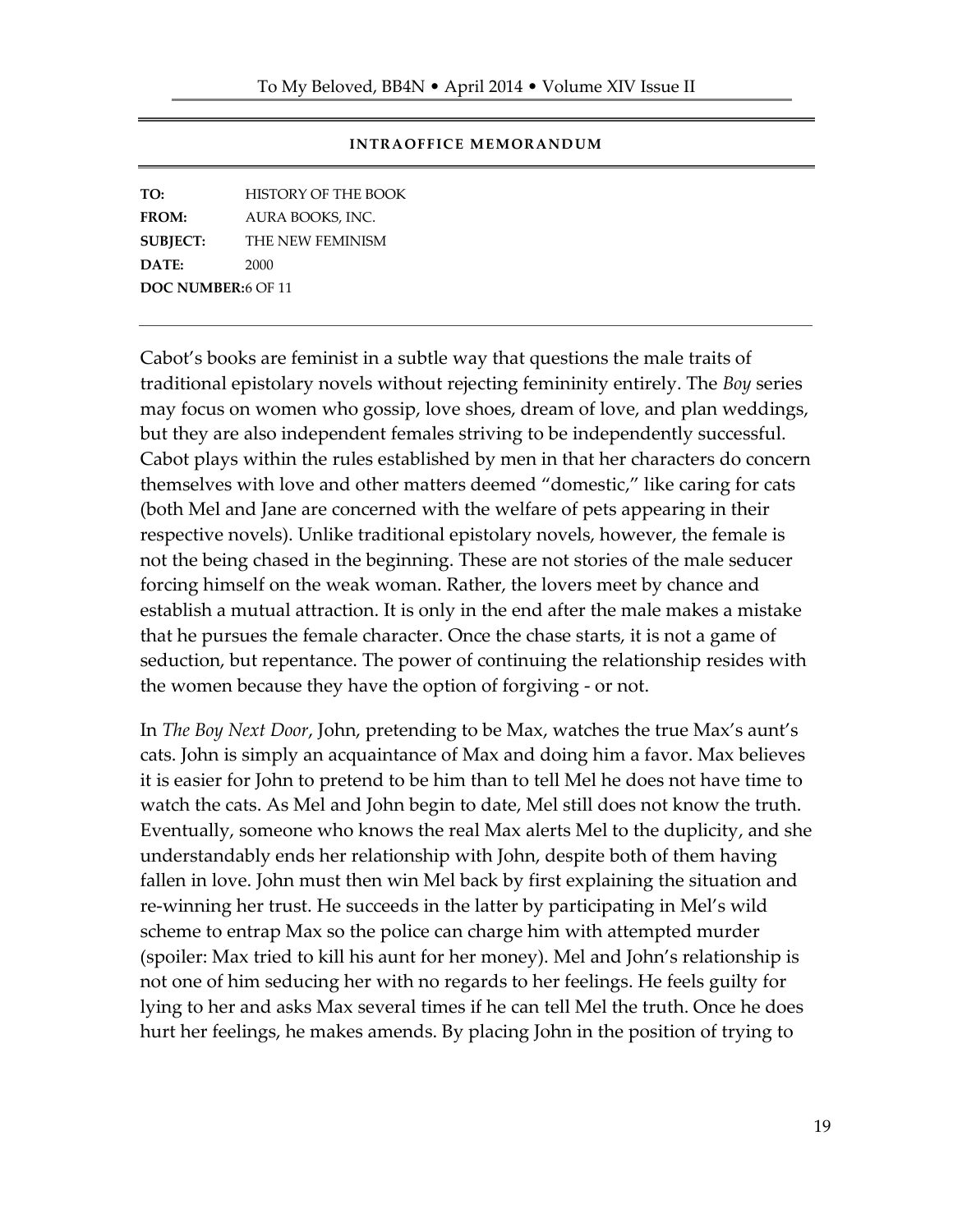win back Mel, Cabot situates the male lover in a subordinate position. Mel has the power because she is given a choice to accept John's explanation, apologies, and penance.

*Every Boy's Got One* has a parallel relationship. Jane and Cal do not like each other in the beginning. In fact, Jane despises Cal upon their first interaction. In a traditional epistolary novel, Cal would immediately establish a plan to seduce Jane because she does not want him. Instead, he dismisses her because of her dislike for him. Towards the end of the novel, Cal makes a move on Jane, who instantly rejects him. When Cal writes in his blackberry and reflects on the moment, he Cal sounds like a womanizer (or modelizer as Jane deems him), stating that it was just a kiss and meant nothing. He could go down the path of the traditional seducer and begin to chase her, but instead Cabot spins it around and forces Cal to realize that he kissed Jane because he is already in love with her. The apparatus Cabot uses to cause Cal to recognize this fact is that he reads Jane's travel diary (see Attachment 1C). *Every Boy's Got One* uses elements of the seduction from traditional novels but makes it less about the man's influence on the woman and more about how women can sway men. Cal and Jane's love story include a woman's writing read without permission (letters published without the writers consent), kissing without mutual understanding (participation in unreciprocated desire), and the male falling in love after exposure to the female's writing (seducer falls for woman with whom he exchanges letters). These three items are present in traditional novels, but historically they are used as representation of women's lower status. Cabot twists them so that the male must accept his own feelings before truly winning the woman. Jane does not admit, even to herself, that she likes Cal until after he has already confessed his love. Furthermore, after one of Cal's bed partners arrives at the wedding and scares Jane away, Cal must find a way to explain to Jane that the other woman is no longer in the picture and prove his love. Once again, the female has the power to enter the relationship or not. The male offers himself and gives the woman the choice to reciprocate.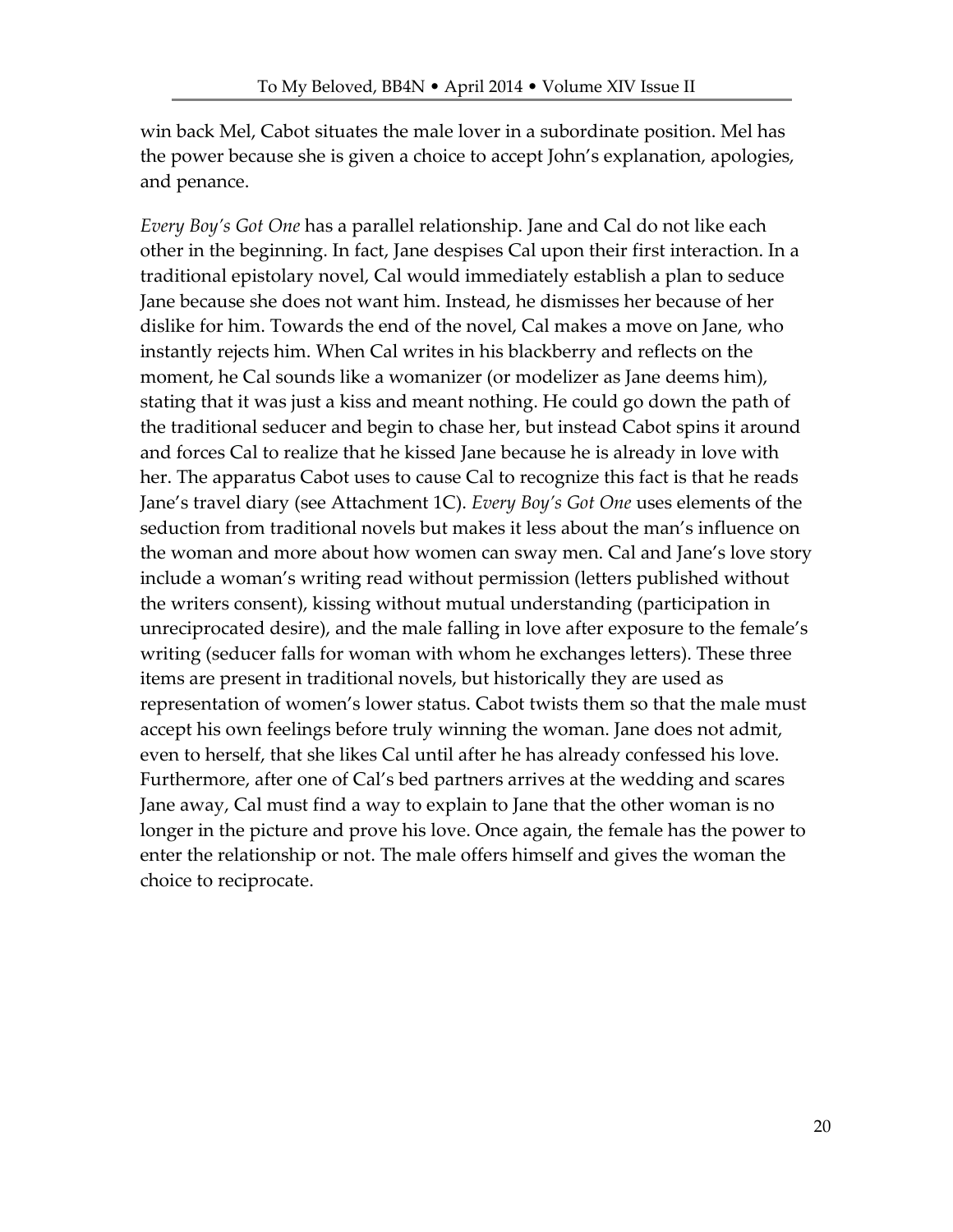## Attachment 1C

|              | And I think I have every right in the world to see what's being said<br>about me, as I imagine she's had some rather choice things to say on<br>the subject. Perhaps there's even a libel suit in my future. Who knows?<br>And yet I can't help feeling that I'm overstepping some boundary                                          |
|--------------|--------------------------------------------------------------------------------------------------------------------------------------------------------------------------------------------------------------------------------------------------------------------------------------------------------------------------------------|
|              | here.<br>Hmmmm. Quite a moral dilemma.                                                                                                                                                                                                                                                                                               |
|              | PDA of Cal Langdon                                                                                                                                                                                                                                                                                                                   |
|              | Anal retentive?                                                                                                                                                                                                                                                                                                                      |
|              |                                                                                                                                                                                                                                                                                                                                      |
|              | PDA of Cal Langdon                                                                                                                                                                                                                                                                                                                   |
|              | Modelizer??                                                                                                                                                                                                                                                                                                                          |
| Meg<br>Cabot |                                                                                                                                                                                                                                                                                                                                      |
| 276          | PDA of Cal Langdon                                                                                                                                                                                                                                                                                                                   |
|              | I'm going to kill Mark for the appendage thing.                                                                                                                                                                                                                                                                                      |
|              |                                                                                                                                                                                                                                                                                                                                      |
|              | PDA of Cal Langdon                                                                                                                                                                                                                                                                                                                   |
|              | Apparently I'm a sardonic bastard, as well.                                                                                                                                                                                                                                                                                          |
|              |                                                                                                                                                                                                                                                                                                                                      |
|              | PDA of Cal Langdon                                                                                                                                                                                                                                                                                                                   |
|              | I don't know what to say. Except<br>Except I'm starting to think it wasn't just a kiss after all. In fact,<br>seeing it all laid out there like that in her book, in black-and-white-all<br>of my interactions with this woman, I mean, in more or less graphic<br>detail-I'm starting to realize that it might be it could ONLY be. |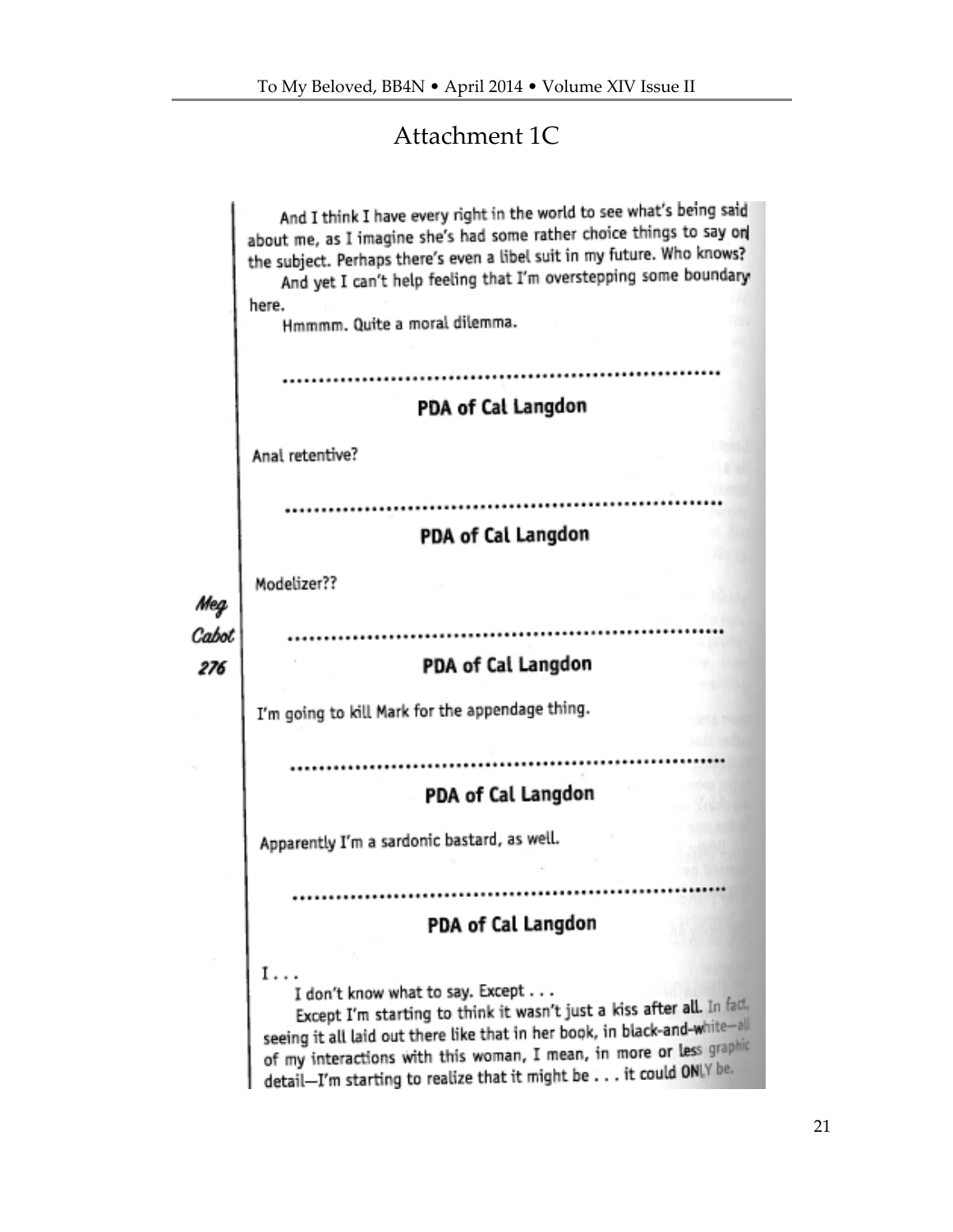#### **INTER OFFICE MEMOR ANDUM**

| TO:                 | HISTORY OF THE BOOK                  |
|---------------------|--------------------------------------|
|                     |                                      |
| <b>FROM:</b>        | AURA BOOKS, INC.                     |
| <b>SUBJECT:</b>     | LETTERS ACT AS MEDIATORS OF DISTANCE |
| DATE:               | 1700S                                |
| DOC NUMBER: 7 OF 11 |                                      |
|                     |                                      |

One inherent trait of epistolary novels that was not imposed by male design is the physical distance between the characters exchanging letters. Letters are sent between two or more characters separated by location. The characters use letters to communicate across this distance. Letters both emphasize and bridge distance; they can reflect both the absence and the presence of the writer/receiver. "At one moment he may proclaim the power of the letter to make the distant addressee present... and at the next lament the absence of the loved one and the letter's powerlessness to replace the spoken word or physical presence" (Altman 14). Letters constantly points to the importance of the distances between writers. "The letter lies halfway between the possibility of total communication and the risk of no communication at all" (Altman 43), and as such the writers are "neither totally separated nor totally united" (ibid.).

Since she is not united physically with her lover, "the letter writer in epistolary fiction is usually isolated" (Campbell 338), just as women historically were isolated. Seclusion means that the heroine seeks someone else. "The letter writer must speak to someone about her difficulties... she must vent her feelings, and she conjures up the presence of the addressee as she writes/speaks" (Campbell 337). She can break free from her isolation by speaking, giving voice to her problems. As we discuss in a later memo, "Confidence and Confidentiality," this confidant often advises the letter writer, and the heroine adapts based on the response.

Additionally, part of the nature of sending letters is that the responder receives the letter and writes back, which creates a delay between letters. Traditional epistolary novels, thus, feature discontinuous narratives. Time passes between the information in each letter, thus the reader of the novel will miss events occurring within the characters' world.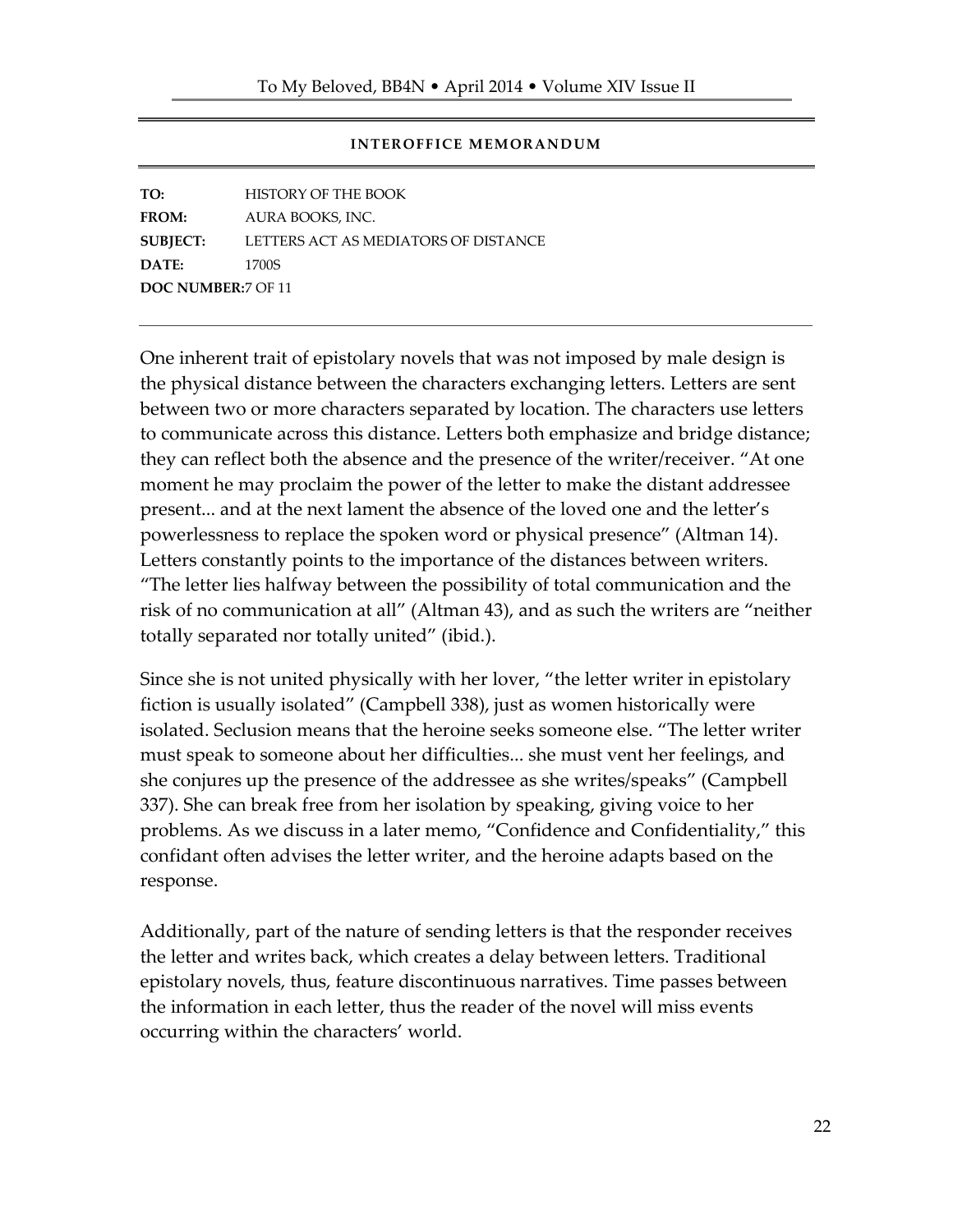Interestingly, distance changes most between traditional forms and the new modern novels, perhaps because it is connected to the actual form of the communications rather than an attribute assigned from male understandings of communications. Electronic media eliminates both the physical distance and the mandatory timing gaps. Some characters may remain separated by a physical distance, but they do not *have* to be. Many electronic exchanges take place while in the same office building, room, or even car. Email, IMs, and other new media are also practically instantaneous. There is no delay between sending and receiving, allowing characters to converse in real time. Keskinen argues that the accelerated rate of exchange possible with electronic communication can help eliminate the sense of distance, "heighten[ing] the illusion of presence, voice, and immediacy," (384) because it becomes more like a conversation taking place in person rather than one conducted across space and time.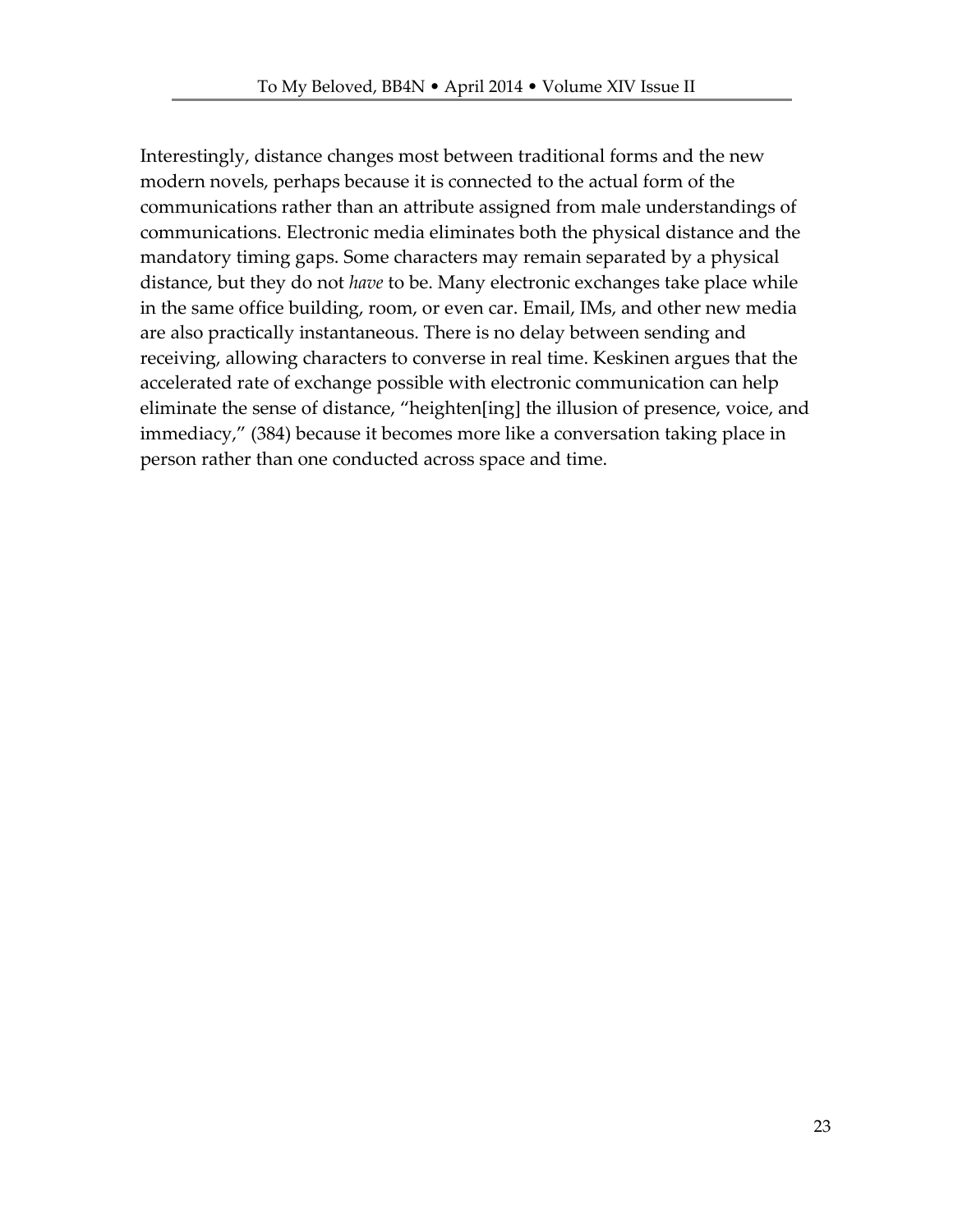#### **INTRAOFFICE MEMORANDUM**

| TO:                | HISTORY OF THE BOOK           |
|--------------------|-------------------------------|
| <b>FROM:</b>       | AURA BOOKS, INC.              |
| <b>SUBJECT:</b>    | DISTANCE IN THE MODERN OFFICE |
| DATE:              | 2000                          |
| DOC NUMBER:8 OF 11 |                               |
|                    |                               |

The nature of electronic communication changes how people send and receive correspondences. Handwritten letters emphasis the physical distance between characters. Characters can use emails, IMs, and other digital means to communicate both when they are separated by distance and when they are in the same area. Cabot employs both of these situations in her novels. The characters receive emails or other mediated messages from secondary characters who are further away, allowing the characters to write the narratives seen in traditional epistolary novels. The main characters, however, are nearly always within walking or speaking distance when they exchange emails. Unlike in traditional novels, the heroine is not isolated.

As mentioned in the preceding memo, electronic communication allows for exchanges to take place at real time speed. This change in speed brings the characters to the present more than in traditional novels. Whereas in letters, where the characters reflect on past events, emails allow characters to reflect on events as they happen. Both *The Boy Next Door* and *Every Boy's Got One* include moments in which the heroine is emailing a friend while events unfold around her. One of the more comical incidents occurs in *Every Boy's Got One* when Jane and Holly discuss Cal first taking off his shirt, then diving into the pool and swimming laps. At one point Jane exclaims, "He's ruining my afternoon of total relaxation. How can I relax when someone is exercising that hard in front of me?" (*Every* 189). Holly responds, "He'll stop soon. Oh, see. There you go" (190). The women are able to have a conversation in real time by using email. They are also able to keep the topic secret, a subject discussed in the next set of memos.

The immediacy of digital conversations fractures the story even more than the exchange of letters. As mentioned in "What is an epistolary novel?" the novel reader is only able to know what the character offers in the communications. In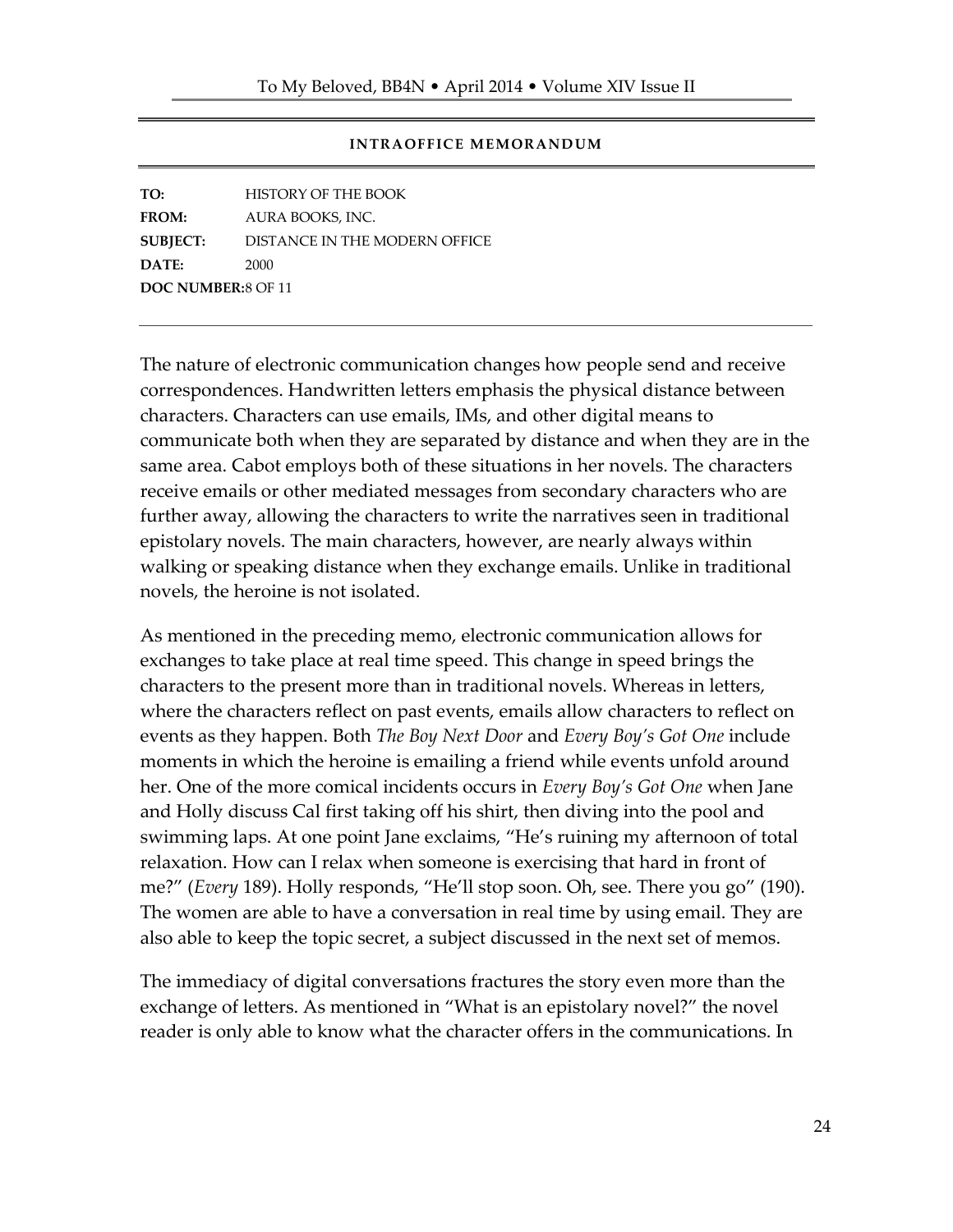traditional letters, the characters write in narratives to explain occurrences to a character separated by distance and therefore unable to experience the same events as the writer. In electronic exchanges, the writer and the recipient can be next to each other. The reader of the novel, thus, must imagine more of the actions. As McCloud argues, the reader must fill in the gutter, or in novels, the lack of narrative. Characters report on incidents and then expect the recipient to see the event for herself. In *The Boy Next Door*, this type of exchange occurs when one person wants to warn the other of the arrival or location of another person. For example, George writes to Mel's best friend to alert them both that John arrived downstairs. At this point Mel knows of John's deceit, but not the purpose of his deceit. She tries to avoid him, with the help of this alert from George. From George's email the reader knows that Mel is in the bathroom, and from the next two that she was unsuccessful in her goal and some type of altercation ensued. The reader must decide what the altercation entailed, how quickly it happened, and how it ended. An example from *Every Boy's Got One* occurs when Holly alerts Jane to the fact that the men are having trouble packing the car (see Attachment 1D). From this email, the reader knows that Holly is amused, but it is up to the reader to decide if the men are frustrated, constantly moving the suitcases, nearing tantrums, shoving the suitcase, or any other imaginable reaction to the problem. In this manner, epistolary novels that use electronic communications between characters who can watch the same event require more participation by the reader of the novel. She must, as McCloud says, "commit the crime" herself.

Some of the characters use email to the exclusion of or avoidance of having inperson conversations. Mel will respond to emails from her HR representative in *The Boy Next Door*, but avoids her when she comes in-person. Jane and Cal, in *Every Boy's Got One* first begin a conversation about Cal's dislike of marriage. He wants to discuss it in person, "Perhaps we should discuss this face-to-face. My persuasive powers are at a disadvantage on handheld portable devices" (113). When Jane avoids him, Cal must continue using email: "Since you seem so reticent to discuss this face-to-face, I see no alternative other than to continue our e-versation" (155). Talking to people who are in the same vicinity as you on electronic media may reflect changing norms of societal interaction, away from verbal and towards mediated forms of communication.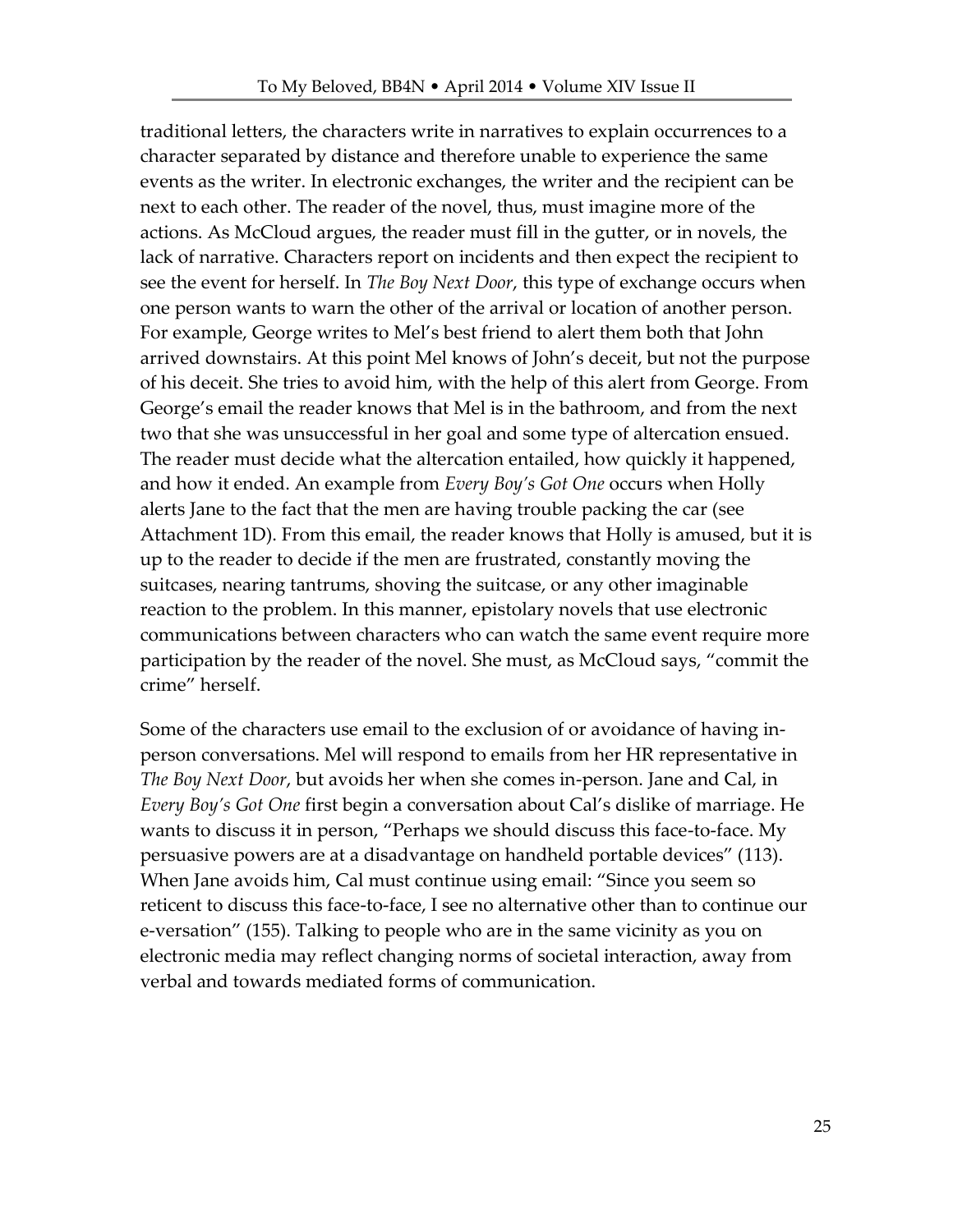In both novels, however, it is only once the lovers talk in person that the female can forgive the male, suggesting that Cabot believes electronic communication cannot substitute for in-person conversations.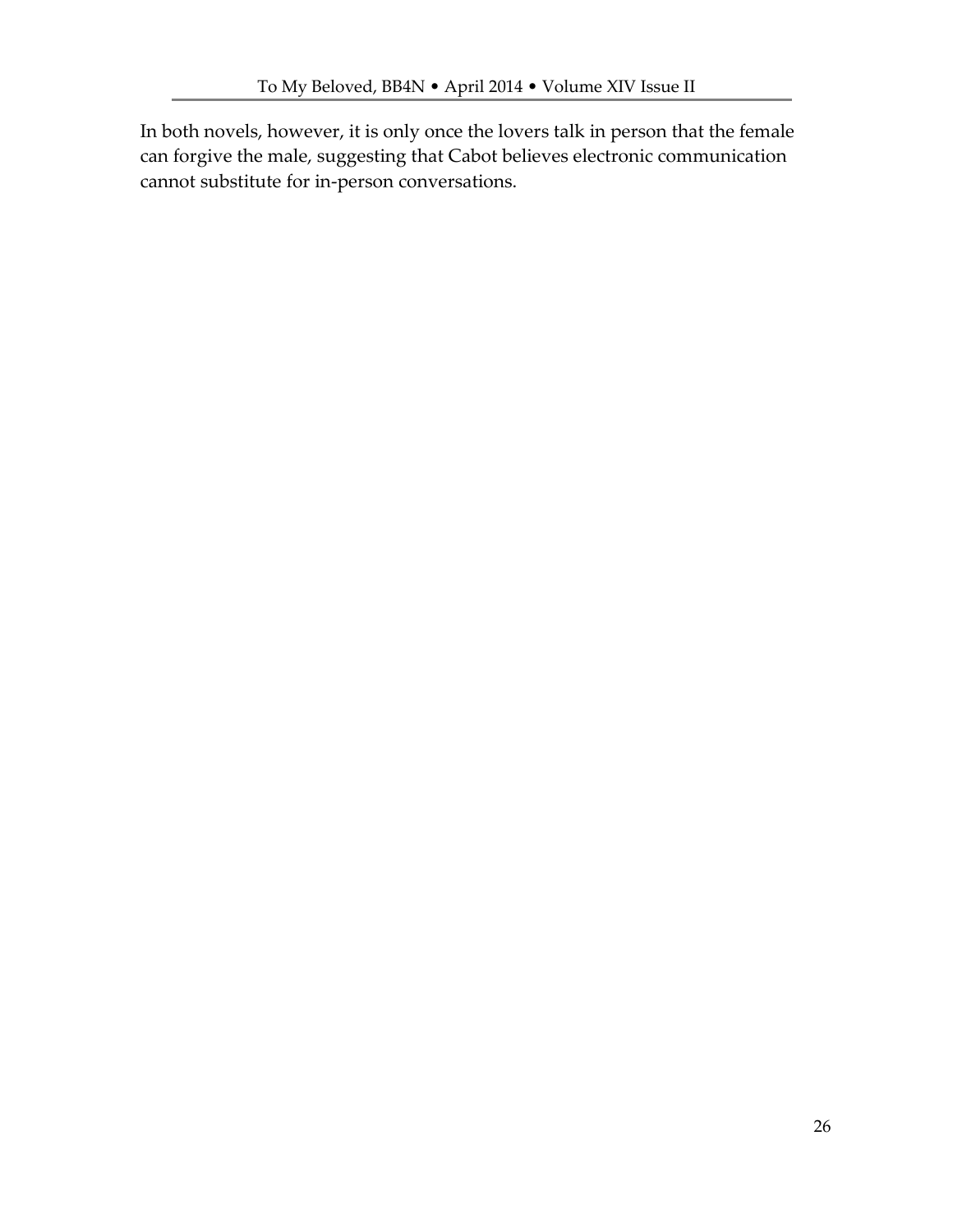### Attachment 1D

Cabot 86 ⊠ To: Jane Harris <jane@wondercat.com> Fr: Holly Caputo <holly.caputo@thenyjournal.com> Re: Where are you? Outside. Hurry up and finish and get out here. You've got to see Outside. Hurry up and tinish and gen connection to bags into the<br>this. Mark and Cal are trying to cram all of our bags into the this. Mark and Cal are trying to cram an original serious,<br>trunk, only they won't fit. So they're doing physics. All serious, trunk, only they won't till so they to dome property.<br>like it's a puzzle or something. Something actually IMPORTANT. Get out here, or you'll miss it. Holly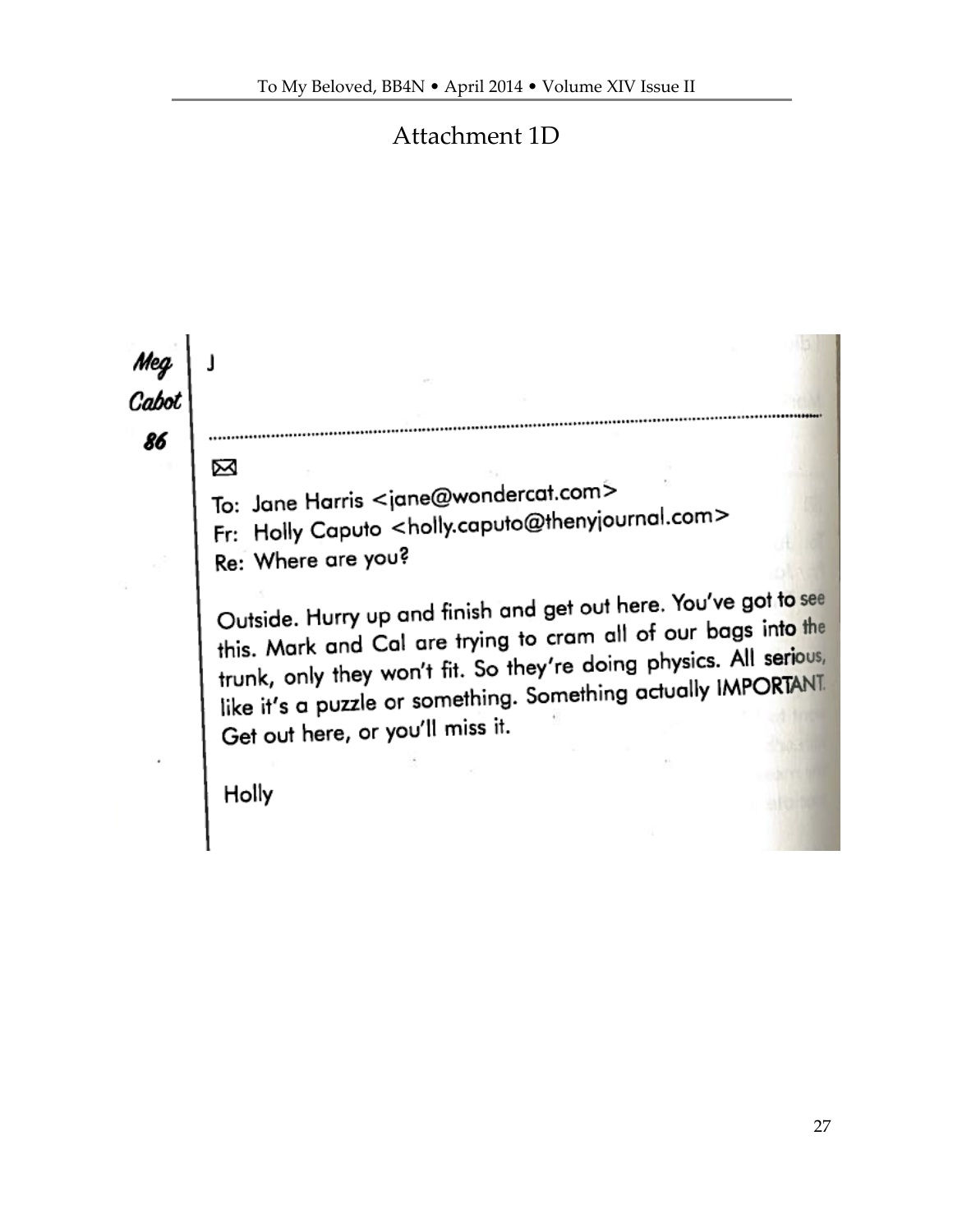#### **INTER OFFICE MEMOR ANDUM**

| TO:                 | HISTORY OF THE BOOK                      |  |
|---------------------|------------------------------------------|--|
| <b>FROM:</b>        | AURA BOOKS, INC.                         |  |
| <b>SUBJECT:</b>     | CONFIDENCE, CONFIDENTIALITY, AND SECRECY |  |
| DATE:               | 1700S                                    |  |
| DOC NUMBER: 9 OF 11 |                                          |  |
|                     |                                          |  |

Isolated from others, the heroine of an epistolary novel must rely on her letters for communication. Altman argues that "the confidential role, letter, tone, and relationship are necessary components of epistolary narrative" (83). The heroine often seeks a confidant other than her lover. "The epistolary confidant... derives his importance from the friendship of the hero" (Altman 52). The heroine will confide in this other character because she is not the letter writer's lover and appears loyal. Even when the confidant does not contribute much to the story, the very presence of her allows the main character to express feelings and thoughts otherwise hidden. "More often than not, letter writers restrain themselves with the lover (or mystify or deceive him) while revealing their real sentiments to the confidant" (Altman 70). Campbell agrees with Altman, arguing that "epistolary fiction is... very often confessional (49)". The writer of letters can speak of subjects she never otherwise would. Historically, the trend in epistolary novels is that by sharing too much information, the letter writer causes the event the characters fear in the beginning of the novel but then for too little sharing to impede the character's reconciliation. Altman argues that epistolary novels fit a pattern of "too much confiance is... the source of the lovers' fall in the first half of the novel, [and] too little is... an impediment to their redemption in the second half" (49).

Altman divides confidants into two categories, passive and active. The passive confidant listens to confessions, stories, and past events. She is absent by definition, cannot witness events, and is more of a sounding board exercise for the writer. More commonly, the confidant is active and contributes information or influences the story. Confidants are more developed characters, with defined, discernible personalities. Active confidants are further split into *information contributor* and *independent agent*. *Information contributor* confidants offer new information unknown to the main character, give advice, ask questions, and fill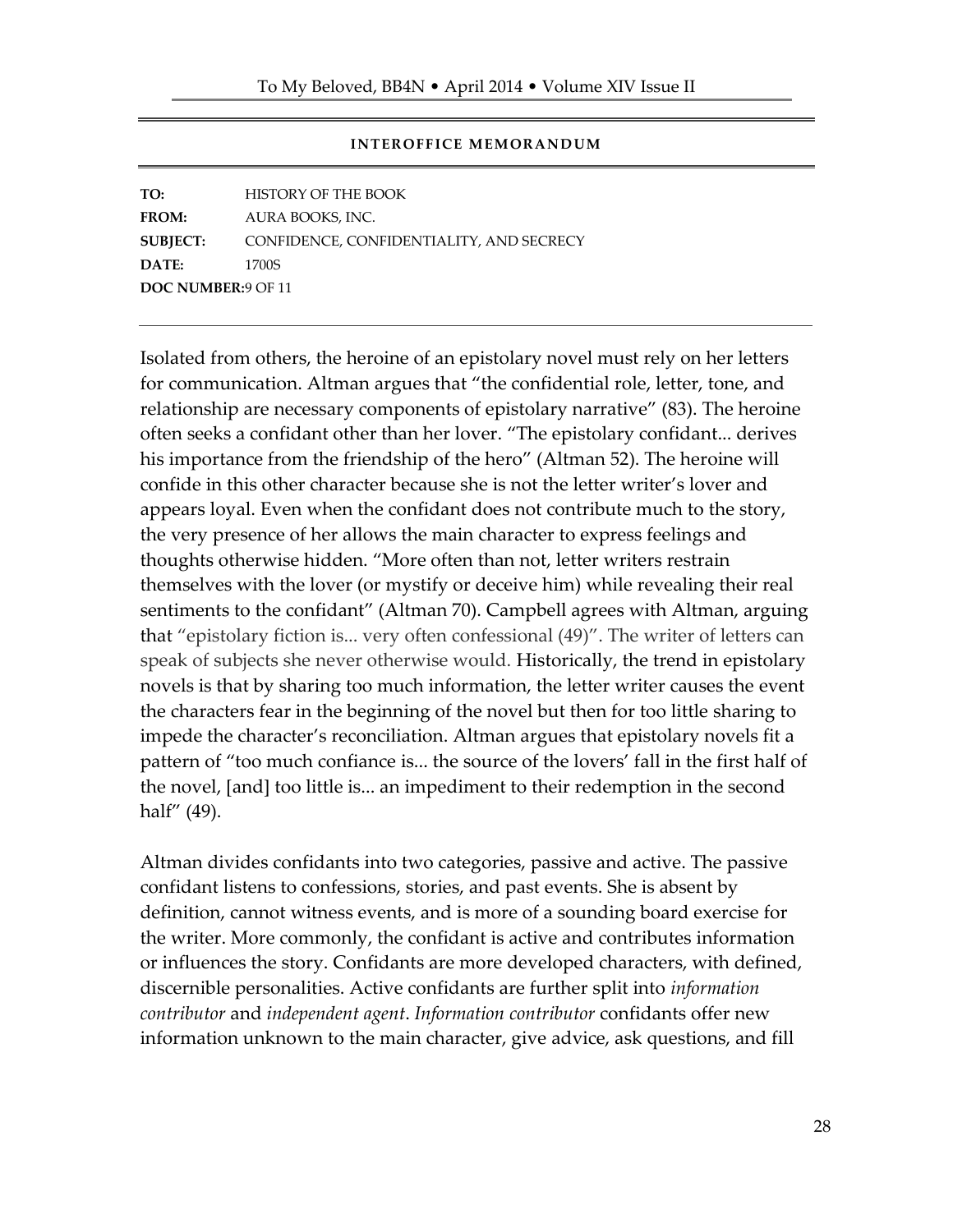in parts of the narrative. When the main character acts on the confidant's advice or otherwise begins to influence the actions of the character or story, the confidant becomes an *independent agent* and can even become a protagonist or antagonist.

Since the heroine must explain the context around her feelings, she must also describe some of the events causing those feelings. Altman discusses that "the information that the confidant receives, as well as that which he supplies, is more likely to take a long narrative form in the narrative medium" (54). Kauffman agrees with Altman and further argues, "the epistolary gesture always entails the invention of a confidant who is absent at the moment of narrating, and it is therefore an act of dissimulation as well as of confidence" ("Writing the Female" 223). In novels with modern communication, however, there are subtle changes to this aspect. Instead of long narratives, electronic forms offer, for the most part, short messages. They are more conversational, although in order to not confuse the reader of the novel, some emails must be longer than they would realistically be in order to convey enough information for events to unfold.

The confidential nature of letters exchanged in the novels is a double-edged sword. It breeds secrecy because the heroine is expressing feelings or thoughts she does not want her lover or other secondary characters to know. This secrecy opens the correspondence to danger because there is something for others to discover. Altman argues, "correspondence, whether between friends or lovers, is often carried on secretly, thus making any letter a potential disclosure if it falls into the wrong hands" (59). It can be a disaster even if the topic "does not constitute a particularly secret revelation" (ibid.). Altman further argues that the "confessional letters and indeed all secret correspondence are... tinged with fatality" (61). Secret letters are always dangerous. From a historical perspective, it is interesting that the letters expressing the heroine's feelings are the ones most likely to be kept secret. Emotions are the aspects which men believe women are better at expressing, yet are also the ones that female characters are forced to hide.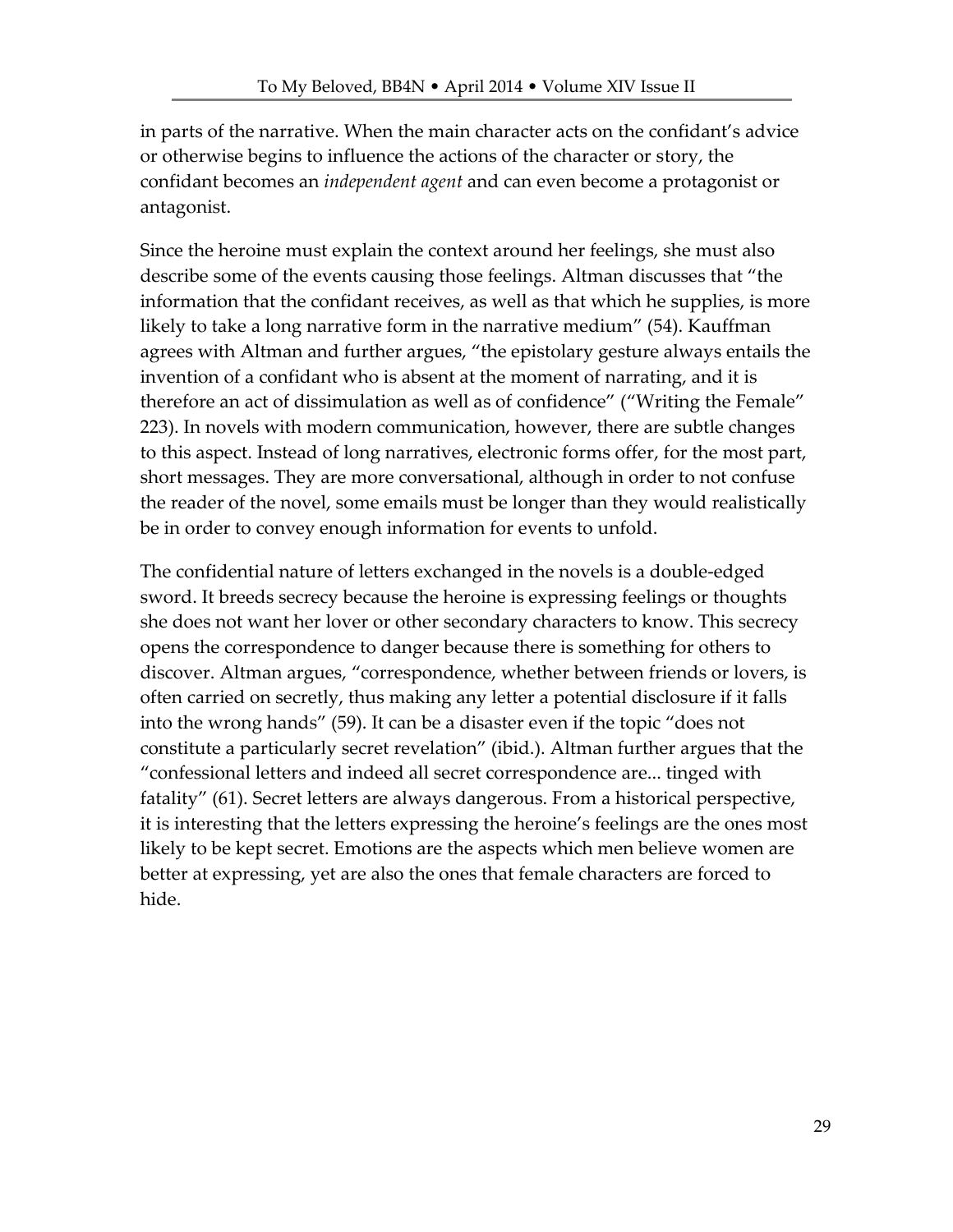#### **INTRAOFFICE MEMORANDUM**

| TO:                 | HISTORY OF THE BOOK       |
|---------------------|---------------------------|
| <b>FROM:</b>        | AURA BOOKS, INC.          |
| <b>SUBJECT:</b>     | OF CONFIDENCE AND SECRETS |
| DATE:               | 2000                      |
| DOC NUMBER:10 OF 11 |                           |
|                     |                           |

Secrecy and the sharing of information between confidants become more problematic when using electronic communication. It addition to being almost instantaneous, the ownership of a communication is questionable. People can pretend to be different people (as we see in *The Boy Next Door),* news can travel unintentionally (as seen in most of the *Boy* series), and others can have access to it besides the intended receiver (*The Boy Next Door*, i.e., when HR accesses emails between Mel and her best friend). Cabot's characters write to each other from work in *The Boy Next Door*. Some emails are work related, but those that further the plot and contain the most confidential information are written during work hours. The heroines must hide these communications from their bosses and other co-workers. In *Every Boy's Got One*, which differs from the other two works in the series because it takes place entirely outside the office, secrecy comes from the fact that two characters are trying to keep their conversation from the other two, often while in the same vehicle (airplane or car).

Most of the confidants in the *Boy* series fall in Altman's *independent agent* category, as protagonists. There are some other characters that are antagonists, though the main character has little interaction with them. These antagonists, instead, write letters to other *independent agents*, who then influence the character (all of Max and John's exchanges for example). Through this relationship one sees that electronic communication offers more complicated relationships and plot mechanisms: characters can instantly communicate with other characters, who may influence the heroine. Distances may no longer separate the heroine from her lover or confidant, but that also holds true for those who wish harm.

The pattern of first confiding too much and then too little, which appears in traditional epistolary novels, is also present in the *Boy* series. *The Boy Next Door* is the best example of this pattern since at the novel's start, the main female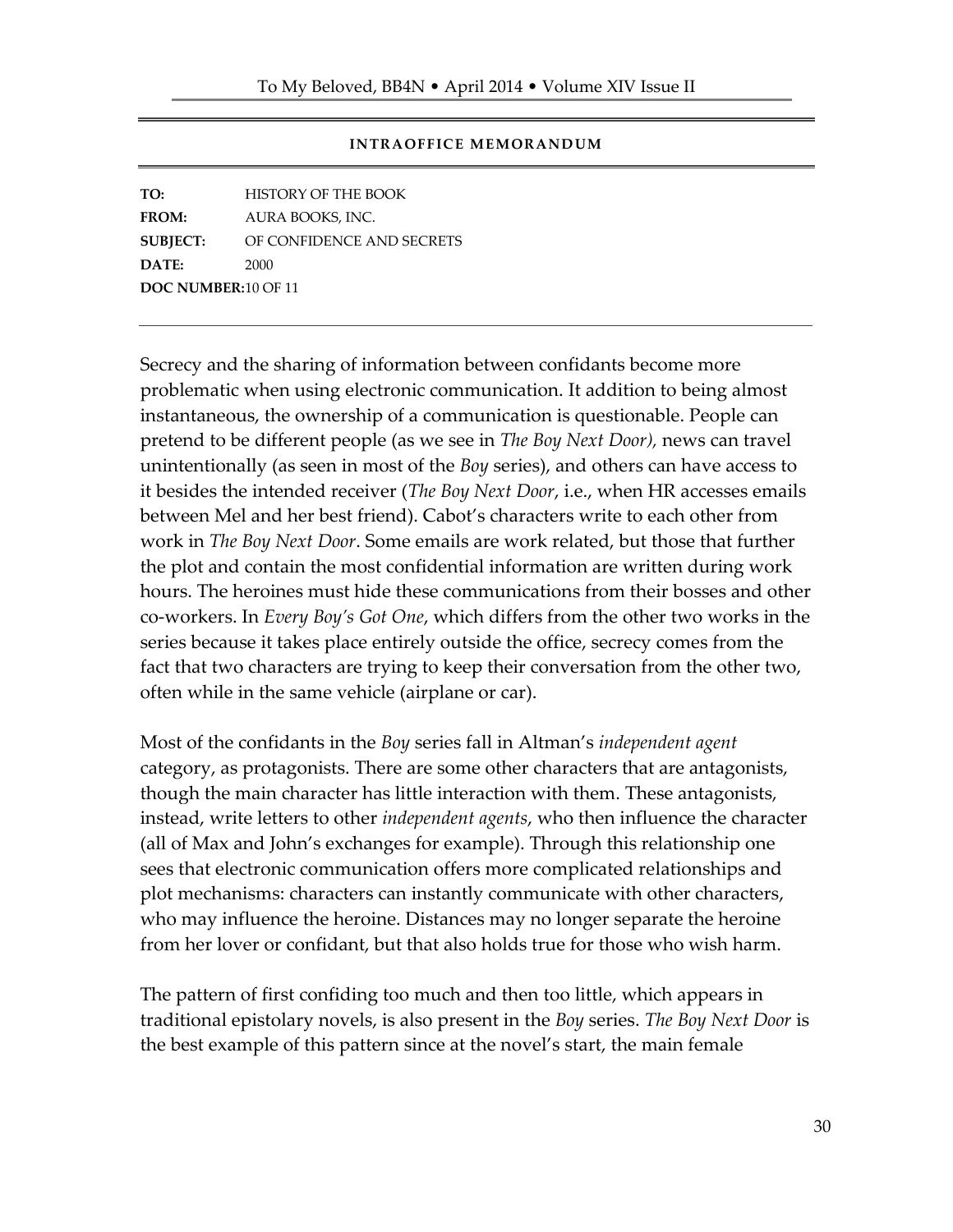character assumes particulars based on the e-mails and notes exchanged. After learning that John lied to her, however, the main character fails to use the same medium (email) to discover the truth and almost destroys her happy ending as a result. It is only once she accepts her lover's written explanation that she can solve the mystery of her dying neighbor and her nephew.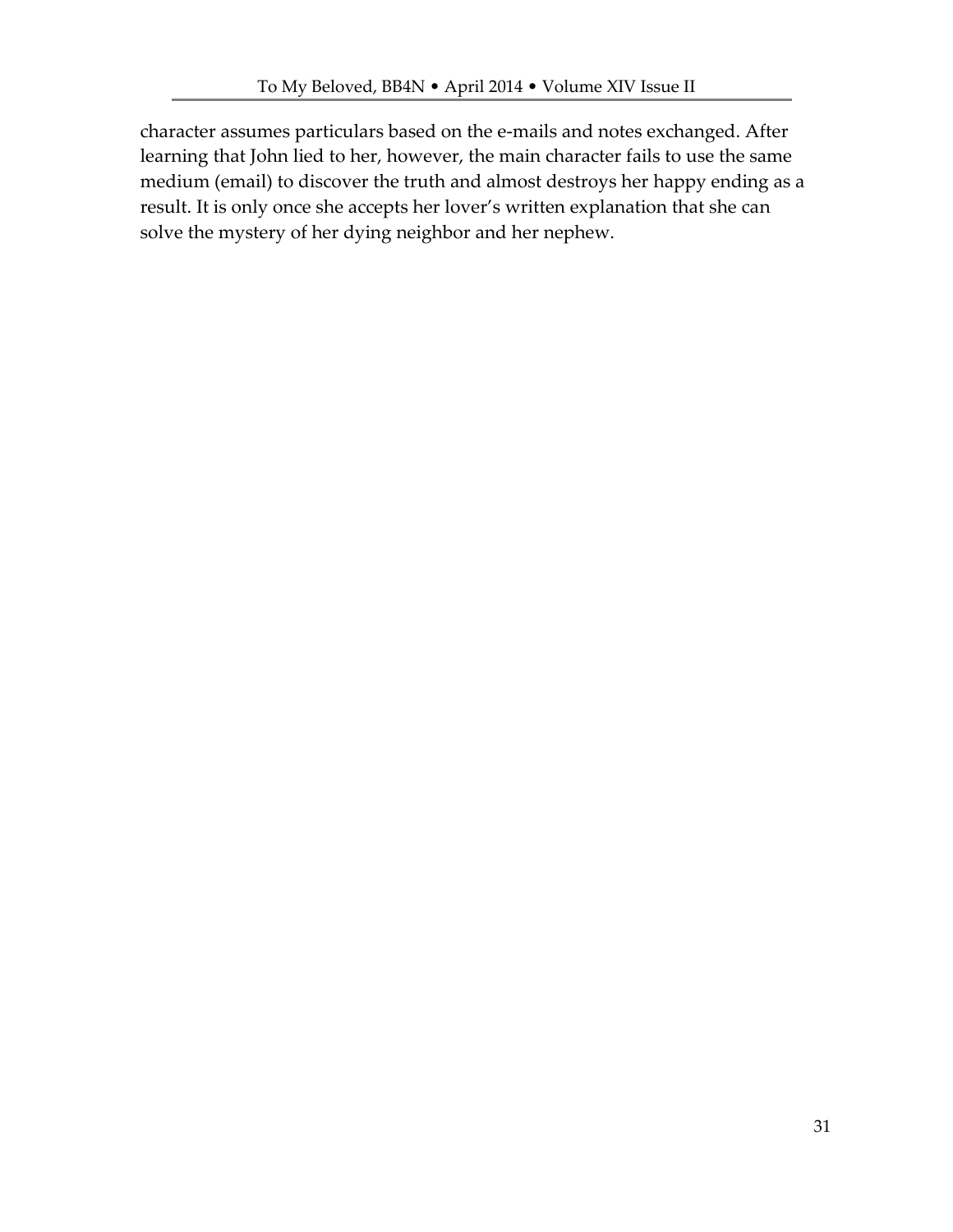| TO:                 | HISTORY OF THE BOOK      |
|---------------------|--------------------------|
| FROM:               | AURA BOOKS, INC.         |
| <b>SUBJECT:</b>     | MEG CABOT                |
| DATE:               | <b>NOVEMBER 22, 2013</b> |
| DOC NUMBER:11 OF 11 |                          |

#### **INTRAOFFICE MEMORANDUM**

Electronic communications in epistolary novels offer the chance for females to finally take control of the genre that for so long was considered theirs, and yet dominated by males. Cabot's *Boy* series is what some call "chick lit" today. While this term is derogatory because it implies that literature written for women about typically feminine topics are somehow less important in essence because it is about those topics, Cabot indisputably writes for females. She, therefore, may be the best person to begin the experiment with epistolary novels. Cabot acknowledges that it is okay for women to read books that are written with them in mind, but she does so in a way that creates strong female characters. There are some feminists who of course will argue that because the novels are basically love stories, they are not worthwhile, but just because these books are easy reads – like reading notes from your best friends – does not mean that they are unworthy of attention.

Cabot's books represent a new wave in feminism, one in which women recognize that to be independent and receive equality they do not necessarily have to give up all characteristics viewed as "feminine." Women can still dream of love and play with Barbies and learn how to take care of themselves without males dominating them. Jane admits that as a child she played out weddings with her dolls, but that does not mean she is in rush to marry; she may be an artist, but she supports herself and got there by herself, just at Cal did in his career. Mel may be soft-hearted for cats, slightly gullible, but she is not afraid to stick up for herself when she learns of John's deceit and Max's guilt. These are female characters that women of today can look up to, not the seduced women of epistolary past.

The *Boy* series employs digital methods of communicating to take elements of traditional epistolary novels and subvert them to fight against the male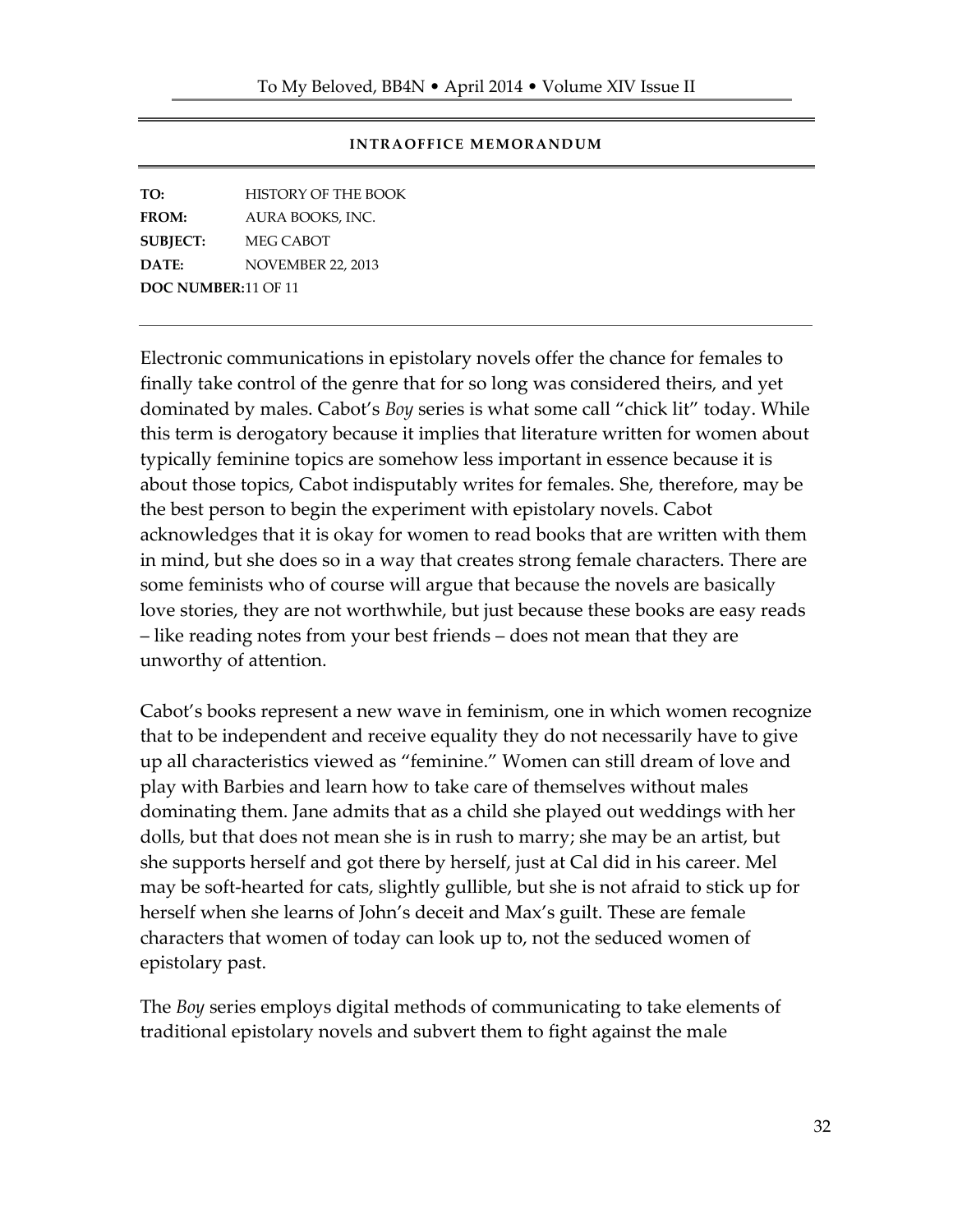dominance so prevalent even today. Including emails, IMs, memos, and other current forms of documents can make the epistolary novel relevant again. See Attachment 1E for sources used during this series of memos and for further reading.

Thank you, Patch Books, Inc.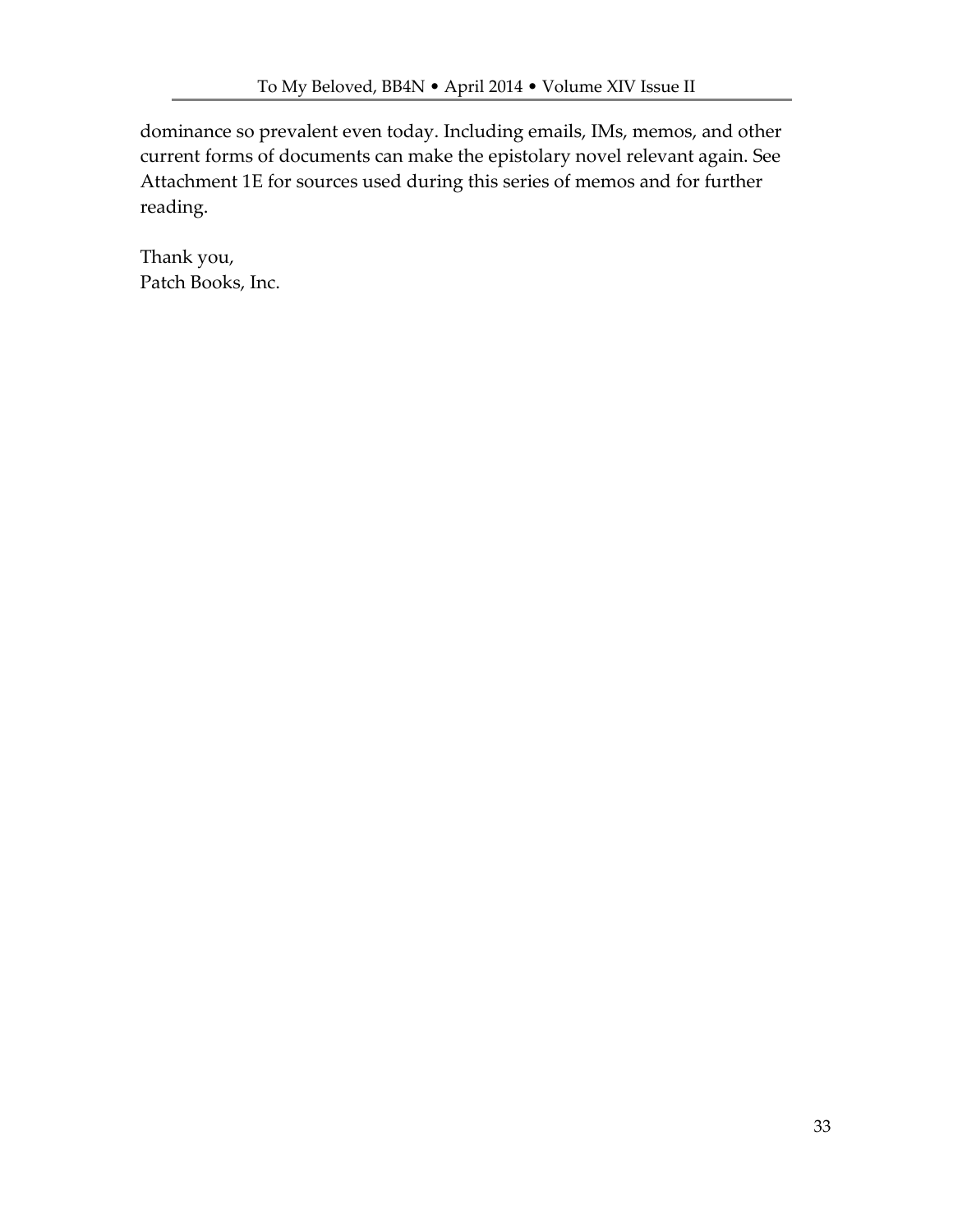### Attachment 1E Bibliography

- Altman, Janet Gurkin. *Epistolarity, Approaches To A Form*. Columbus: Ohio State University Press, 1982. 13-86. Print.
- Bower, Anne. "Dear : In Search of New (Old) Forms of Critical Address." *Epistolary Histories: Letters, Fiction, Culture*. Ed. Amanda Gilroy and W. M. Verhoeven. Charlottesville: University of Virginia, 2000. 155-75. Print.
- Cabot, Meg. *Every Boy's Got One*. New York City: HarperCollins, 2005. Print.
- Cabot, Meg. *The Boy Next Door*. New York City: HarperCollins, 2002. Print.
- Cabot, Meg. "Who She Is." *Meg Cabot*. Meggin Cabot, n.d. Web. 22 Nov. 2013.
- Campbell, Elizabeth. "Re-Visions, Re-Flections, Re-Creations: Epistolarity in Novels in Contemporary Women." *Twentieth Century Literature: A Scholarly and Critical Journal*. 41.3 (1995): 332-48. Print.
- Gilroy, Amanda, and W. M. Verhoeven. Introduction. *Epistolary Histories: Letters, Fiction, Culture*. Ed. Amanda Gilroy and W. M. Verhoeven. Charlottesville: University of Virginia, 2000. 1-25. Print.
- Goldsmith, Elizabeth C. *Writing the Female Voice: Essays on Epistolary Literature*. Ed. Eli C. Goldsmith. Boston: Northeastern UP, 1989. 46-59. Print.
- Haggis, Jane, and Mary Holmes. "Epistles to Emails: Letters, Relationship Building and the Virtual." *Life Writing*. 8.2 (2011): 169-184. Print.
- Jensen, Katharine A. "Male Models of Feminine Epistolarity." *Writing the Female Voice: Essays on Epistolary Literature*. Ed. Elizabeth C. Goldsmith. Boston: Northeastern UP, 1989. 25-45. Print.
- Kauffman, Linda S. "Not a Love Story: Retrospective and Prospective." Gilroy, Amanda and W.M. Verhoeven. *Epistolary Histories: Letters, Fiction, Culture*. Charlottesville: University Press of Virginia, 2000. 198-216. Print.
- Kauffman, Linda. *Writing the Female Voice: Essays on Epistolary Literature*. Ed. Elizabeth C. Goldsmith. Boston: Northeastern UP, 1989. 221-44. Print.
- Keskinen, Mikko. "E-pistolarity and E-loquence: Sylvia Brownrigg's The Metaphysical Touch as a Novel of Letters and Voices in the Age of E-Mail Communication." *Critique: Studies in Contemporary Fiction*. 45.4 (2004): 383- 405. Print.
- McCloud, Scott. "Blood in the Gutter." *Understanding Comics: The Invisible Art*. New York: HarperPerennial, 1994. 60-93. Print.